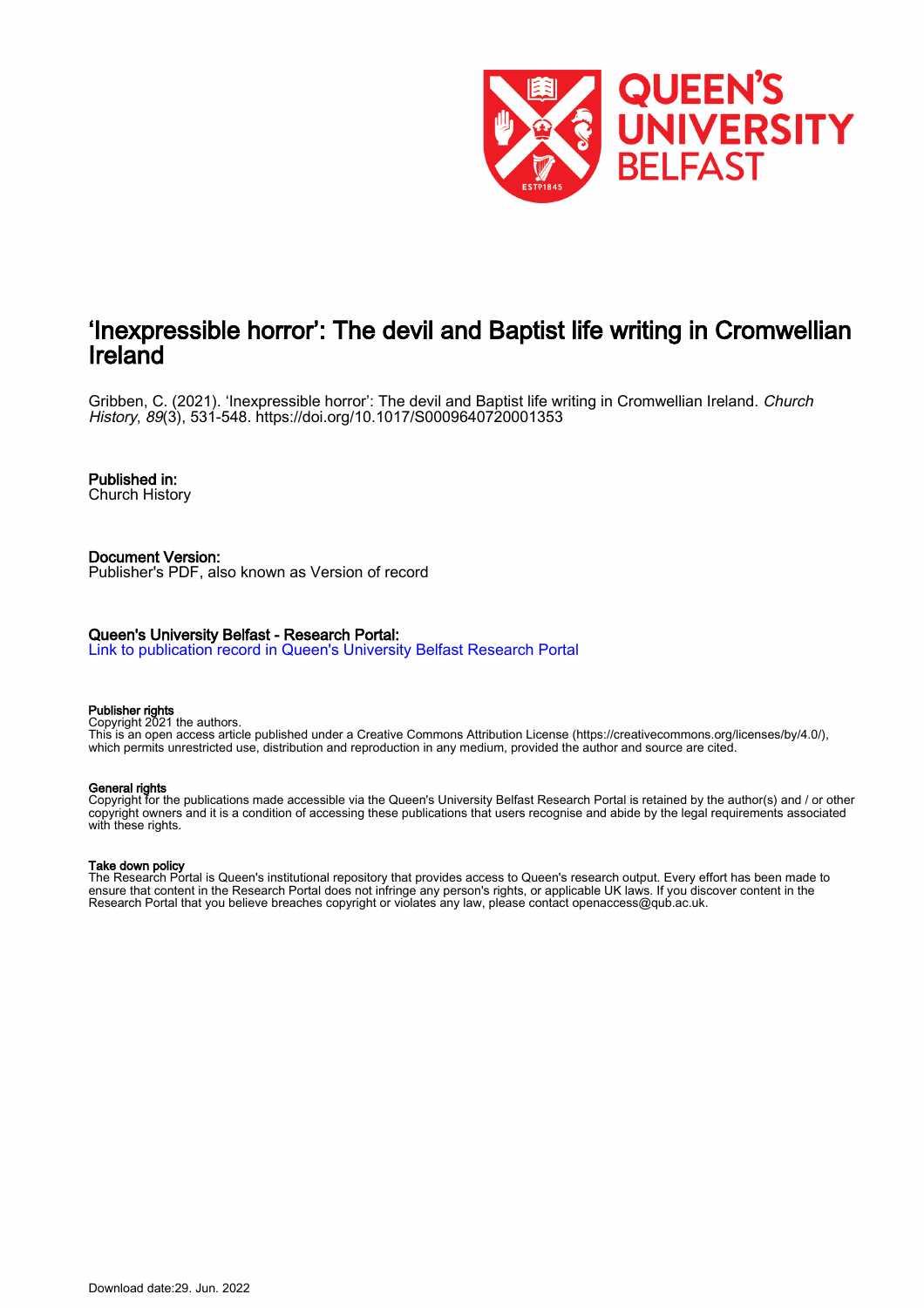### ARTICLE

# "Inexpressible horror": The Devil and Baptist Life Writing in Cromwellian Ireland

### Crawford Gribben\*

Professor of early modern British history at Queen's University Belfast \*Corresponding author. Email: [c.gribben@qub.ac.uk](mailto:c.gribben@qub.ac.uk)

#### Abstract

The Baptist movement in Cromwellian Ireland displayed a number of distinctive features. Adherents of the movement regularly claimed to have heightened spiritual experiences, which in a number of cases included firsthand encounters with the devil. This article observes the political contexts in which these claims were made while analyzing attempts by Baptist leaders to promote a more critical spirituality and counter illegitimate claims to supernatural experience. It argues that these unusual experiences, reflective more of their geographical than their denominational context, were rhetorically enabled, and Baptist leaders would struggle to both sustain and contain claims to spiritual experience.

Keywords: Baptists; Spirituality; Ireland; Exorcism; Theology

In Dublin, sometime in the late 1650s, Jerome Sankey (circa 1620–1685) attempted an exorcism. Sankey had arrived in the city as a soldier in the early part of the decade: the "Act for the better advancement of the gospel and learning in Ireland," passed by the London Parliament in March 1650, listed Sankey with John Owen, Henry Ireton, and Henry Cromwell in a committee that was tasked to oversee the properties of the archbishop of Dublin and the dean and chapter of St Patrick's Cathedral.<sup>1</sup> It is not clear how Sankey had come to the attention of Parliament members, but the career that they facilitated was certainly eventful. Sankey was a field officer of some note who in August 1652 received the surrender of Richard Grace, the last Irish commander of any importance to submit to the Parliamentary army.<sup>2</sup> But Sankey was also a minister who, according to the natural philosopher and Cromwellian administrator Sir William Petty, "ever loved . . . to be heard publiquely as a Preacher."<sup>3</sup> Like many of his

use, available at [https://www.cambridge.org/core/terms.](https://www.cambridge.org/core/terms)<https://doi.org/10.1017/S0009640720001353> Downloaded from<https://www.cambridge.org/core>. IP address: 84.64.104.19, on 11 Feb 2022 at 11:23:43, subject to the Cambridge Core terms of

<sup>&</sup>lt;sup>1</sup>Crawford Gribben, God's Irishmen: Theological Debates in Cromwellian Ireland (Oxford: Oxford University Press, 2007), 14, 40, 85. <sup>2</sup>

<sup>&</sup>lt;sup>2</sup>Harman Murtagh, "Grace, Richard," in Oxford Dictionary of National Biography (Oxford University Press, 2004), last modified 25 May 2006, [https://doi.org/10.1093/ref:odnb/11181.](https://doi.org/10.1093/ref:odnb/11181)

<sup>&</sup>lt;sup>3</sup>Sir William Petty, Reflections upon Some Persons and Things in Ireland, by Letters to and from Dr Petty (London, 1660), 69–70.

<sup>©</sup> The Author(s), 2021. Published by Cambridge University Press on behalf of American Society of Church History. This is an Open Access article, distributed under the terms of the Creative Commons Attribution licence [\(https://creative](https://creativecommons.org/licenses/by/4.0/) [commons.org/licenses/by/4.0/](https://creativecommons.org/licenses/by/4.0/)), which permits unrestricted re-use, distribution, and reproduction in any medium, provided the original work is properly cited.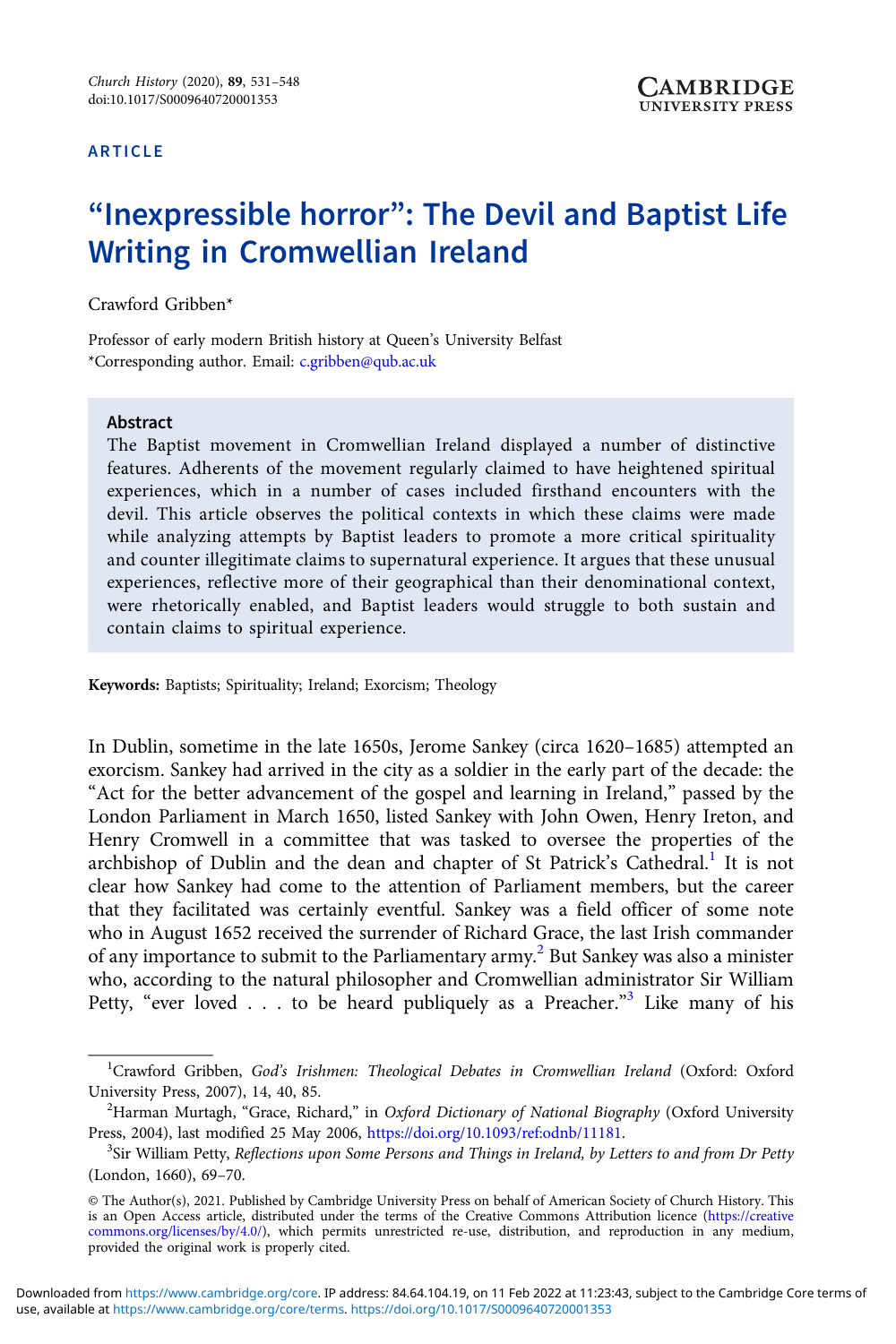contemporaries, Sankey joined the controversy against the Baptists until, "upon the very edg of his railing against it," he was convinced by Thomas Patient (died 1666)—one of the most prominent of the new religious movement's leaders—that the "faith of his parents" could not "make his infant washing effectual."<sup>4</sup> Now identified with the Baptists, Sankey positioned himself at the center of a web of religious and political conspiracy.<sup>5</sup> It is not clear when he was baptized by Patient or whether in fact he was a member of a Baptist congregation, but it is evident that he did not understand this baptism as representing a binding commitment to his new community. Petty noted that "a little after he turned Anabaptist," Sankey offended the anti-ceremonial sensibilities of his coreligionists: he "did, to the offence of his Church, appear in Scarlet like a Doctor at Dublin; was busie in the most superstitious Ceremonies (if any such be) performed at the Enstalment of a Chancellor, sticking at nothing that might make him (or at least make him seem) something." <sup>6</sup> Indeed, the Baptist community would have further cause for complaint. While Sankey found himself as a trustee of Trinity College Dublin, the governor of Clonmel, and a representative to the Irish council of the Hartlib Circle, he also became embroiled in Dublin's Presbyterian politics and was nominated as a churchwarden, receiving his knighthood from Richard Cromwell—who was never a friend of the Baptists—in  $1658$ .<sup>7</sup> Sankey lost many friends as his career advanced, but of all of his spectacular falls from grace, it was his attempts at exorcism that generated his greatest notoriety.

Of course, the account of these attempts at exorcism must be read with caution and as evidence of what Alexandra Walsham has called a "polemical anthropology."8 Sankey's efforts are recorded in a publication by William Petty—the Cromwellian administrator, natural philosopher, and founder of the Royal Society—which appeared in 1660 as its author was negotiating the dangerous circumstances of the Restoration, all while claims about the supernatural cultures of Cromwellian Ireland, and the revolutionary ideals with which those cultures continued to be associated, became politically contested.<sup>9</sup> Petty's work reeked with hostility toward Sankey. His animosity may have been personal—Sankey had attempted to have Petty impeached in Parliament in 1659, and Petty later complained satirically, perhaps in deliberately imprecise Greek, of his "heautontoreumenous [elaborately self-representing] mighty

 $^7$ Gribben, God's Irishmen, 14, 40, 85.

Alexandra Walsham, "Recording Superstition in Early Modern Britain: The Origins of Folklore," in The Religion of Fools? Superstition Past and Present, Past and Present Supplements, ed. Stephen A. Smith and Alan Knight (Oxford: Oxford University Press, 2008), 186.

<sup>9</sup>For the political contestation of the supernatural cultures of Cromwellian Ireland in Restoration England, see Peter Elmer, The Miraculous Conformist: Valentine Greatrakes, the Body Politic and the Politics of Healing in Restoration Britain (Oxford: Oxford University Press, 2012); and Crawford Gribben, "Angels and Demons in Cromwellian and Restoration Ireland: Heresy and the Supernatural," Huntington Library Quarterly 76, no. 3 (Autumn 2013).

<sup>&</sup>lt;sup>4</sup>Petty, Reflections upon Some Persons and Things in Ireland, 176; Richard L. Greaves, God's Other Children: Protestant Nonconformists and the Emergence of Denominational Churches in Ireland, 1660– 1700 (Stanford, Calif.: Stanford University Press, 1997), 25; and Richard L. Greaves, "Patient, Thomas," in Oxford Dictionary of National Biography (Oxford University Press, 2004), last modified 3 January 2008, [https://doi.org/10.1093/ref:odnb/21549.](https://doi.org/10.1093/ref:odnb/21549) <sup>5</sup>

 $5$ Petty, Reflections upon Some Persons and Things in Ireland, 88–91.

<sup>&</sup>lt;sup>6</sup>Petty, Reflections upon Some Persons and Things in Ireland, 75-76. While there were no direct links between Particular Baptists and continental Anabaptists, polemicists who attacked the former often associated them with what they assumed were the theological and behavioral excesses of the latter, and especially with the memory of the events of the Anabaptist takeover of Münster in 1534–1535.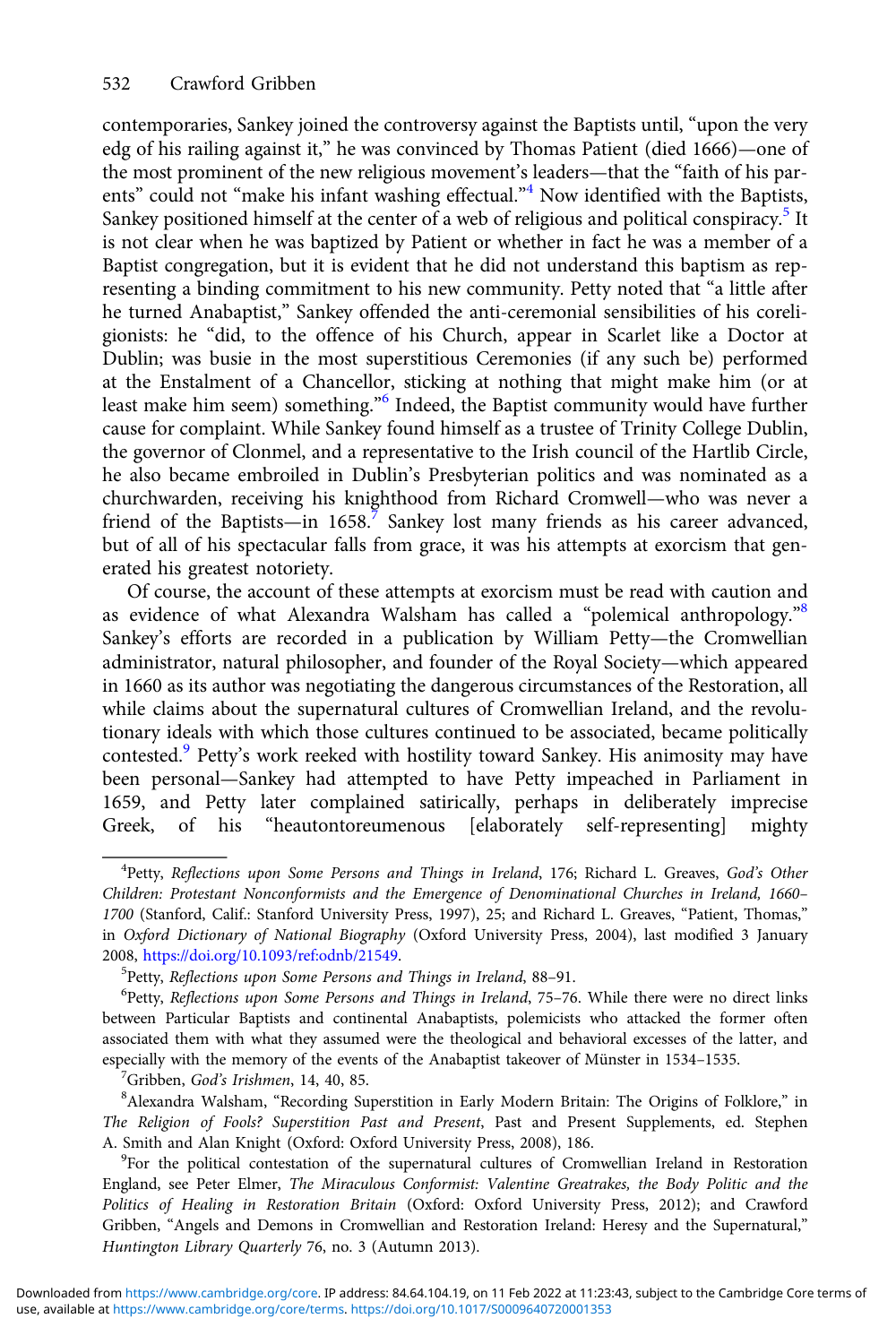Magnanimity."<sup>10</sup> Petty's resentment toward Sankey may also have been a strategy by which to distance himself from the extravagancies of the revolutionary period, paving the way for what turned out to be his successful rehabilitation under the restored king. Whatever his motivations, Petty reported Sankey's attempt at exorcism as a "most true story, whereof there are many witnesses, and such who have often refreshed their memories concerning the matter, by the Entertainments they have made to their friends with it." Petty explained that Sankey had a history of dealings with the supernatural, and that he had "often" heard Sankey describe the "successe . . . he had against the walking Spirit named, Tuggin, between whom and himself, there were great bickering." <sup>11</sup> But this was satire rather than an account of spiritual warfare, and Petty's story worked to associate Sankey with all manner of religious and gastronomic excess entirely at odds with the prayer and fasting that were traditionally required in cases of exorcism (Matthew 17:21).<sup>12</sup> Sankey had visited "one Mr Wadman, being in a fit of melancholy, reflecting upon the death of his wife," and "taking notice of some odd expressions, did by and by fancy that the said Wadman was posses'd; that is, (to speak in the language of Sir Hieromes Order) enchanted." So Sankey attempted the exorcism, and, as the story continued, "would ask Mr Wadman how hee did? who always answered with a sign, All one." Sankey grew weary of his attempts, concluding that "Wadmans Divel was of that sort which required Fasting aswel as Prayer to expel it: Whereupon, the Spectators observing how plentifully Sir Hierome had eaten and tipled that evening, did easily conceive the cause, why the Divel did not stir." Sankey later returned, having made the appropriate precautions, but "found the Divel departed: Mr Wadman having been let blood in the mean time."

Petty, who was something of a freethinker, dismissed Sankey's claims about this experience as nothing more than the blundering of a man on the make: "Is there any thing more abominable then those that make Religion a Trade, living onely upon their turning and winding with this and tother Church? . . . Do you think there are not such? Not swarmes of such?"<sup>13</sup> Sankey was among these religiously orientated careerists, Petty feared, and he pointed to the competition between new religious movements to explain the precarious state of the Irish Protestant churches: "I say, that the Melancholy jealous discontented and active Spirits, common to all Sectaries, hath been the reason why those in Ireland, do as well find fault with the administration of the Survey, as the Sacraments; and with the distributing of Land, as well as dividing the Word."<sup>14</sup> Petty represented Sankey's exorcisms as illustrating how the new Protestant control of Ireland, made possible by the schemes for ethnic cleansing land

 $10P$ etty, Reflections upon Some Persons and Things in Ireland, 100; and Toby Barnard, "Petty, Sir William," in Oxford Dictionary of National Biography (Oxford University Press, 2004), last modified 3 October 2013, [https://doi.org/10.1093/ref:odnb/22069.](https://doi.org/10.1093/ref:odnb/22069)<br><sup>11</sup>Petty, *Reflections upon Some Persons and Things in Ireland*, 101–102.<br><sup>12</sup>Early modern European contexts for exorcism and demonology have been described in Sarah

Ferber, Demonic Possession and Exorcism in Early Modern France (London: Routledge, 2004); Moshe Sluhovsky, Believe Not Every Spirit: Possession, Mysticism, and Discernment in Early Modern Catholicism (Chicago: University of Chicago Press, 2007); and Brian Levack, The Devil Within: Possession and Exorcism in the Christian West (New Haven, Conn.: Yale University Press, 2013). For strategies to interpret diabolism in early modern England, see Philip C. Almond, Demonic Possession and Exorcism in Early Modern England: Contemporary Texts and their Cultural Contexts (Cambridge: Cambridge University Press, 2004), 19–38.<br><sup>13</sup>Petty, Reflections upon Some Persons and Things in Ireland, 174.<br><sup>14</sup>Petty, Reflections upon Some Persons and Things in Ireland, 93.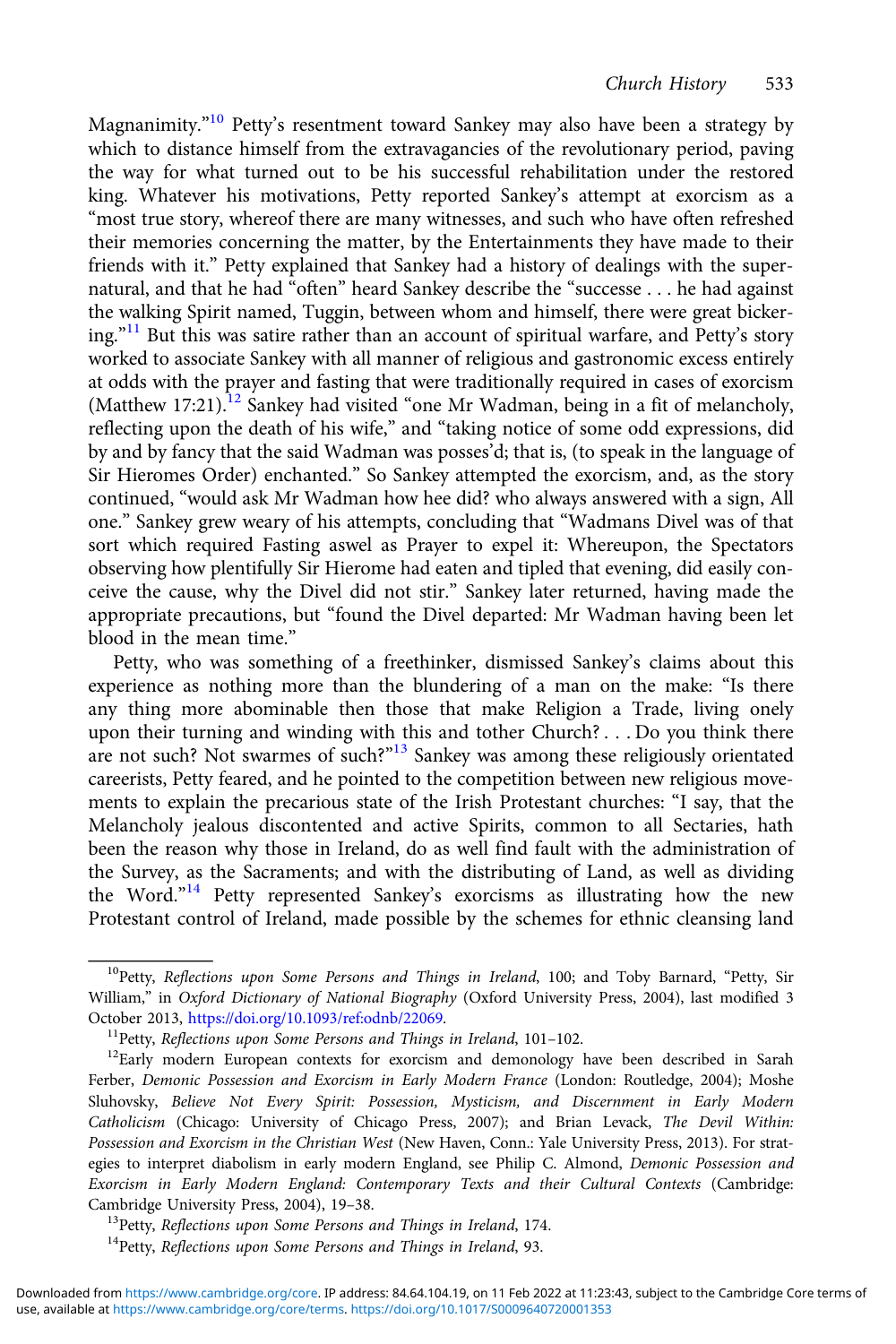distribution that he had facilitated, was being threatened by cantankerous and unpredictable extremists. The gains of the Cromwellian invasion were being threatened by a bizarre consequence of the democratization of puritanism in Ireland's new religious marketplace in a distinctive "cultural performance" of the supernatural.<sup>15</sup>

Contributing to the current historiographical reconsideration of the traditional view of the Reformation as a "catalyst" of disenchantment, this article will argue that Petty's conclusion was, in one sense, correct. Sankey's efforts at exorcism did reflect some of the distinctive features of Irish Cromwellian religion, particularly the expectations of spiritual experience that were encouraged but never successfully contained by leaders within the Irish Baptist movement.<sup>16</sup> Like Protestants elsewhere, Irish Baptists created "worlds of wonder" in which the promotion of a distinctive confession did not "precipitate a seismic shift in attitudes towards the intrusion of God and the devil in the earthly realm."<sup>17</sup> It did, however, curate an environment in which satanic interference was, paradoxically, more likely than it was elsewhere or had been before, serving as a helpful reminder of the ways in which the separation of religion and "magic" in this period was geographically as well as confessionally variegated.<sup>18</sup> But the distinctive supernatural culture of Irish Cromwellians did not focus upon witches, as had been the case in England and Scotland in, for example, the previous decade. Drawing upon the official records of the period prior to their destruction in 1922 during the Irish Civil War, St. John D. Seymour recorded only one prosecution for witchcraft, a case in which the defendant was finally acquitted.<sup>19</sup> Instead, Irish Cromwellians became concerned with the devil directly. Insofar as the evidence of print culture attests, there appear to have been proportionally more appearances of the devil in Ireland than in England in the 1650s, and the meaning of these appearances may also have been distinct.<sup>20</sup> This fact was observed by contemporaries. In October 1649, while hiding from

Deformities: Fantasies of Witchcraft in the English Civil War," Journal of Medieval and Early Modern Studies 27, no. 1 (1997); and Alexandra Walsham, Providence in Early Modern England (Oxford: Clarendon Press, 1999), 186–194. For strategies to interpret these occurrences, see Jacqueline Pearson, "'Then she asked it, what were its Sisters' Names?': Reading between the Lines in Seventeenth-Century Pamphlets of the Supernatural," The Seventeenth Century 28, no. 1 (2013).

<sup>&</sup>lt;sup>15</sup>For a broader survey of this emerging religious marketplace and the claims to unusual spiritual experiences it could sustain, see St. John D. Seymour, Irish Witchcraft and Demonology (Baltimore: Norman, Remington & Co., 1913), 77–104; Gribben, "Angels and Demons in Cromwellian and Restoration Ireland"; Philip Jenkins, "Infidels, Demons, Witches and Quakers: The Affair of Colonel Bowen," Fides et Historia 49, no. 2 (2017); and Levack *The Devil Within*, 29.<br><sup>16</sup>The fullest account of Irish Baptist life in this period focuses on the social and ecclesiastical history of

Irish Baptists rather than their experience of the supernatural. See Kevin Herlihy "The Irish Baptists, 1650– 1780" (PhD thesis, Trinity College Dublin, 1992). On the historiographical debate about the relationship between reformation and disenchantment, see Alexandra Walsham, "The Reformation and the Disenchantment of the World Reassessed," *Historical Journal* 51 (2008).<br><sup>17</sup>Walsham, "Recording Superstition in Early Modern Britain," 200.<br><sup>18</sup>On the historiographical debate about religion, "magic," disenchantment, and

see Walsham, "Recording Superstition in Early Modern Britain"; Robert W. Scribner, "The Reformation, Popular Magic, and the 'Disenchantment of the World'," Journal of Interdisciplinary History 23 (1993); David D. Hall, Worlds of Wonder, Days of Judgment: Popular Religious Belief in Early New England (Cambridge, Mass.: Belknap Press of Harvard University Press, 1990); Ulinka Rublack, Reformation Europe (Cambridge: Cambridge University Press, 2005), 155–157; and Walsham, "The Reformation and the Disenchantment of the World Reassessed."<br><sup>19</sup>St. John D. Seymour, *The Puritans in Ireland*, 1647–1661 (Oxford: Clarendon Press, 1921), 140.<br><sup>20</sup>For appearances of the devil in mid-seventeenth-century England, see Dian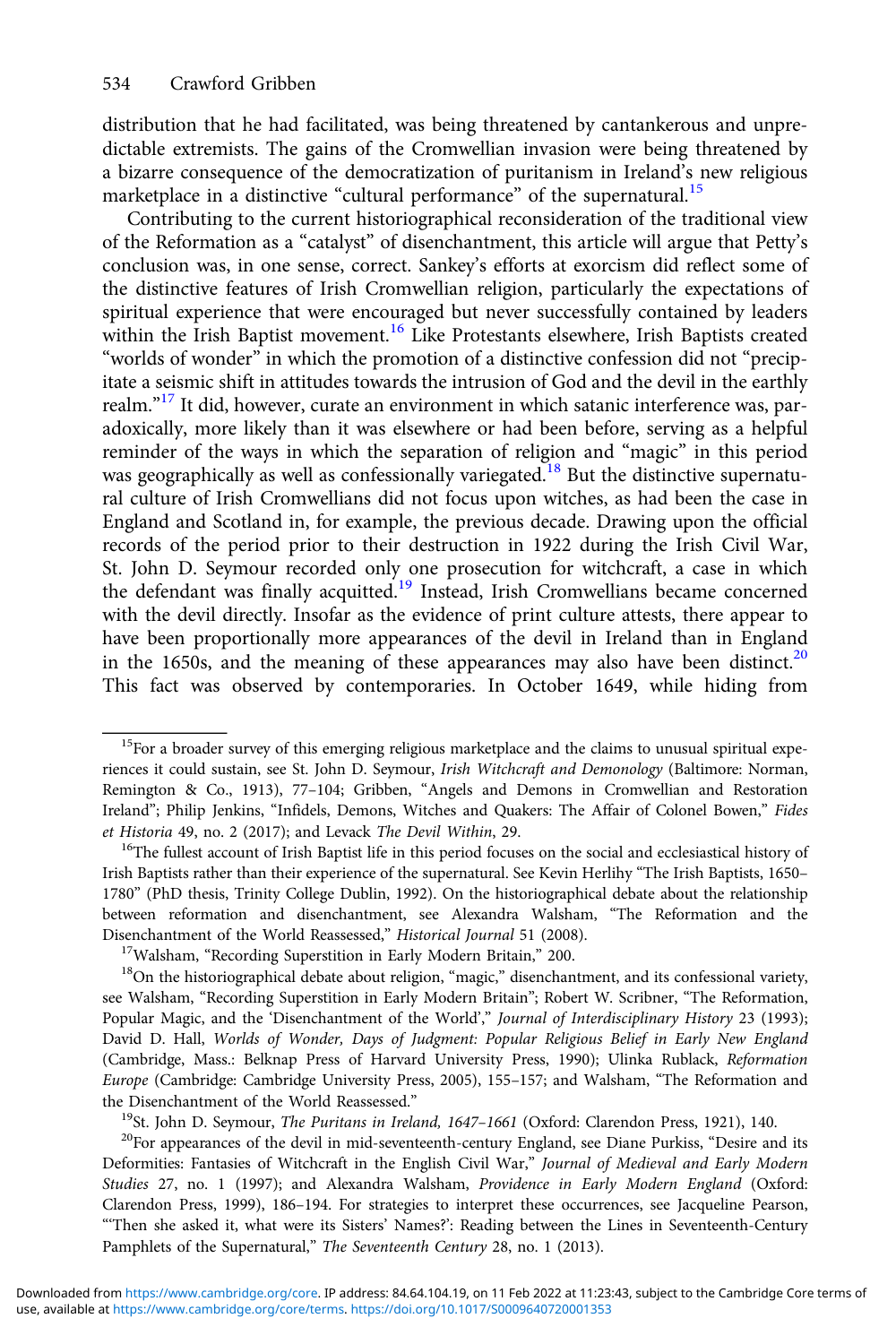Cromwellian forces in the west of Ireland, Ann Lady Fanshawe witnessed a banshee appear at her window. These apparitions were "much more . . . usual" in Ireland than in England, her husband explained, because the devil had greater freedom in that country to exercise his power.<sup>21</sup> In the very specific circumstances of invasion, ethnic cleansing, and mass death, Irish Cromwellians intensified the "cosmic struggle between the divine and the diabolical" that had already been marked out as a distinctive feature of the Calvinist Reformation.<sup>22</sup> Far from contributing to the "disenchantment of the world," as Keith Thomas might have expected, Irish Cromwellians participated in an efflorescence of its enchantment. $^{23}$ 

In this efflorescence, the unusual spiritual experiences reported by Irish Baptists may have been more distinctive of their geographical than of their denominational circumstances, thus not entirely dissimilar to Sir Richard Fanshawe's explanation.<sup>24</sup> Even John Bunyan's experience, as he described in Grace Abounding (1666)—which led Richard Greaves to analyze his pathology and propose a diagnosis—was not as vivid as that recorded by some Irish Baptists. Bunyan seems to have experienced Satan's temptations in his conscience and to have heard the voice of God coming through scripture, yet for Irish Baptists, like their fellow travelers in other new religious movements of the period, the voices of supernatural beings were audible and unmediated.<sup>25</sup> The heightened spiritual experiences reported by Irish Baptists compared to those claimed by other Irish Cromwellians, but were much less like Baptists elsewhere. But unlike other Protestants, Baptists in Cromwellian Ireland promoted a sacramental system that, their print culture admitted, did not necessarily protect against the "spiritual, moral, social, and material disorder" which, as Robert W. Scribner noted, the devil "represented and occasioned."<sup>26</sup> This article describes several of these cases and considers attempts within this community to promote appropriate accounts while countering illegitimate claims to supernatural experience as people sought to sustain and contain expectations of spiritual experience in Cromwellian Ireland.

## I. Spirituality, Spiritual Warfare, and Baptism

Irish Cromwellians believed that they lived in an enchanted world where believers could experience what the Limerick Presbyterian minister Claudius Gilbert described as "the Tragedy of hell let loose."<sup>27</sup> Gilbert's comment drew upon the intensely supernatural language that had been developed to describe English Protestant perceptions of

 $2<sup>1</sup>$ Ann, Lady Fanshawe, The Memoirs of Ann, Lady Fanshawe, wife of the Right Honorable Sir Richard Fanshawe, 1600–72, ed. H. C. Fanshawe (London: Bodley Head, 1907), 58.<br><sup>22</sup>Scribner, "The Reformation, Popular Magic, and the 'Disenchantment of the World'," 483.<br><sup>23</sup>Keith Thomas, *Religion and the Decline of Magic* (197

Herlihy, "'A Gay and Flattering World': Irish Baptist Piety and Perspective, 1650-1780," in The Religion of Irish Dissent, 1650–1800, ed. Kevin Herlihy (Dublin: Four Courts, 1996), 48–67. See also Murray Tolmie, The Triumph of the Saints: The Separate Churches of London, 1616–1649 (Cambridge: Cambridge University Press, 1977), 50; and Michael Haykin, "'Drawn Nigh unto my Soul': English Baptist Piety and the Means of Grace in the Seventeenth and Eighteenth Centuries," Southern Baptist Journal of

Theology 10, no. 4 (2006).<br><sup>25</sup>Richard Greaves, *Glimpses of Glory: John Bunyan and English Dissent* (Palo Alto, Calif.: Stanford University Press, 2002), 38–53. Greaves builds on the arguments of John Stachniewski, The Persecutory *Imagination: English Puritanism and the Literature of Religious Despair* (Oxford: Clarendon Press, 1992).<br><sup>26</sup>Scribner, "The Reformation, Popular Magic, and the 'Disenchantment of the World'," 479.<br><sup>27</sup>Claudius Gilbert,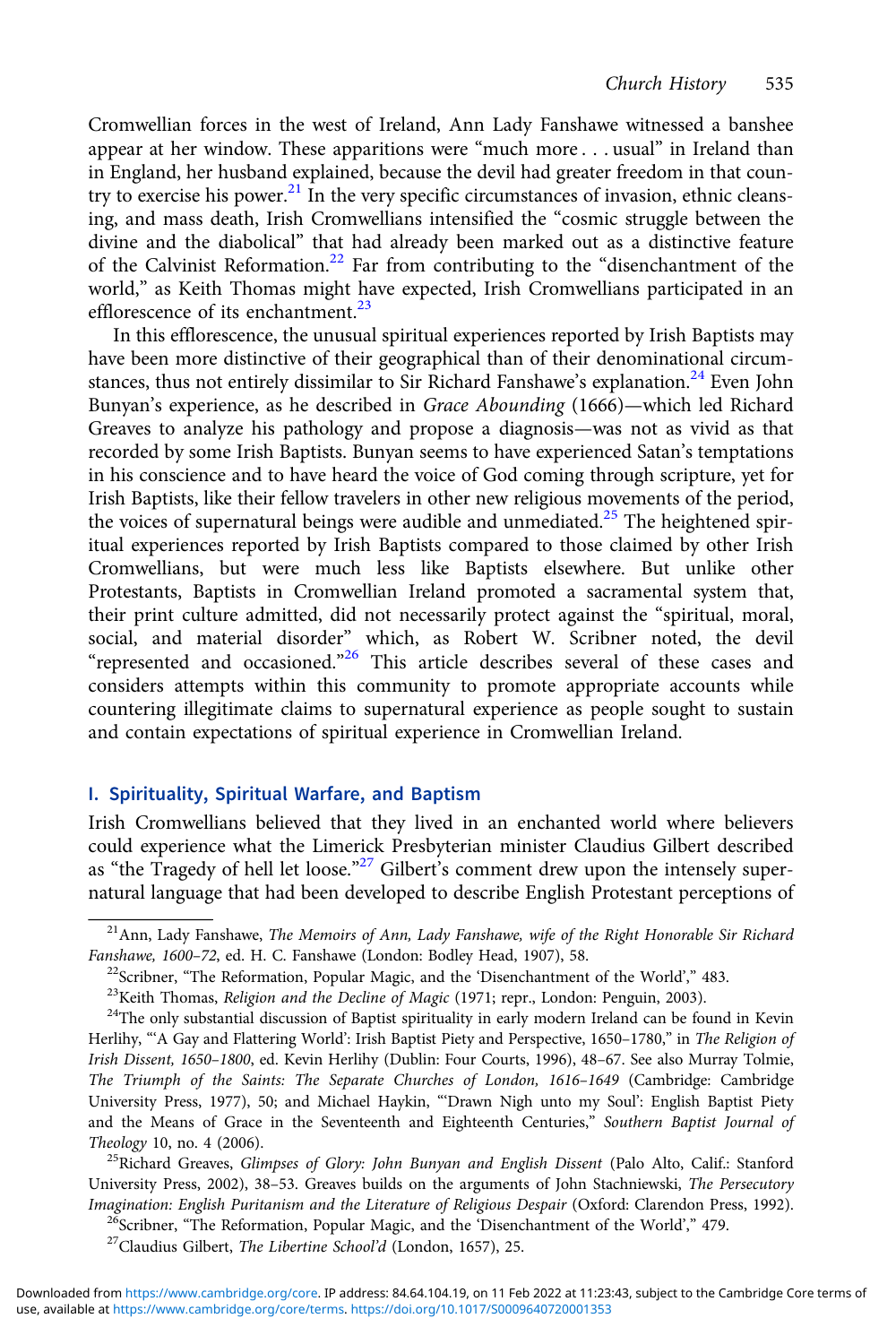the Irish. In 1581, the English administrator John Derrick initiated this tradition in his description of the Irish as "monsters," an observation confirmed by Edmund Spenser's references to the existence of werewolves and cannibals in Ireland (1598), while survivors of the 1641 rebellion confirmed the existence of cannibals and reported horrific appearances of ghosts at the sites of mass murder. $^{28}$  In the 1640s, a tradition of writing about the supernatural was consolidated in accounts by survivors of the rebellion and in rumors about sexual aberration on the part of John Atherton, the Protestant bishop of Waterford and Lismore—a combination of violence and sexual predation that may mark the origins of Irish Gothic, and to which contributors to that literary tradition have often returned—even as English royalists claimed that the Parliamentary forces then on the field in Ireland were in the devil's employ.<sup>29</sup> This practice of writing about the supernatural intensified in the 1650s as Cromwellian invaders subjugated Ireland after a brutally effective total war.<sup>30</sup>

While the experiences of the native Irish may be lost to history, thanks in part to the massive confiscations of land and population movements as well as the destruction of records, the literary artifacts of individuals associated with the invading army suggest that both the winners and losers in this campaign were profoundly affected by their circumstances of loss and displacement. John Owen, who accompanied the invaders as an army chaplain, was horrified during the nine months he spent in Dublin between 1649 and 1650 by "poor parentless children that lie begging, starving, rotting in the streets, and find no relief," as well as by charismatic preachers who stood in the same streets to proclaim themselves "to be God . . . with detestable pride, atheism, and folly."31 Other ministers observed the effects of this chaos. Members of the open-baptist congregation that met in Christ Church Cathedral, led by John Rogers, were assaulted by demons and heard audible voices from heaven, and noted the effect of Owen's careful but powerful preaching alongside that of a boy whose declamations and exhortations had made a

Century (Dublin: Four Courts, 2005); Nathan Johnstone, The Devil and Demonism in Early Modern England (Cambridge: Cambridge University Press, 2006), 240; and Peter Marshall, Mother Leakey and the Bishop: A Ghost Story (Oxford: Oxford University Press, 2009), 89–125.<br><sup>30</sup>For comparable trends in other contexts, see Rublack, *Reformation Europe*, 10–11, 155–157. Raymond

Gillespie describes the culture of the supernatural that was shared by Catholics and Protestants, but records hardly any instances of appearances of the devil, which, this article observes, seem to spike in the 1650s. See Raymond Gillespie, Devoted People: Belief and Religion in Early Modern Ireland (Manchester: Manchester<br>University Press, 1997), 107-126.

 $^{31}$ John Owen, *The Works of John Owen*, ed. William H. Goold, 24 vols. (Edinburgh, 1850–1855), 8: 237.

<sup>&</sup>lt;sup>28</sup>John Derrick, *The Image of Ireland* (London, 1581), sigs. b.i.v., [D.iiii.r], E.i.v; Edmund Spenser, A View of the Present State of Ireland, ed. Andrew Hadfield and Willy Maley (Oxford: Blackwell, 1997), 64, 66, 100; Deposition of Peter Hill, 29 May 1645, MS 837, fol. 36v, Trinity College Dublin [hereafter TCD]; Deposition of Elizabeth Price, 26 June 1643, MS 836, fols. 101r–105v, TCD; Gribben, "Angels and demons in Cromwellian and Restoration Ireland," 380; and Andrew Sneddon, Witchcraft and Magic in Ireland (Basingstoke: Palgrave Macmillan, 2015), 71–93. The violence of the period has been described in John Morrill, "Confronting the violence of the Irish reformations," in The Origins of Sectarianism in Early Modern Ireland, ed. Alan Ford and John McCafferty (Cambridge: Cambridge University Press, 2005); John Morrill, "The Drogheda Massacre in Cromwellian Context," in Age of Atrocity: Violence and Political Conflict in Early Modern Ireland, ed. David Edwards, Pádraig Lenihan, and Clodagh Tait (Dublin: Four Courts, 2007); and Micheál Ó Siochrú, "Propaganda, Rumour and Myth: Oliver Cromwell and the Massacre at Drogheda," in Age of Atrocity: Violence and Political Conflict in Early Modern Ireland, ed. David Edwards, Pádraig Lenihan, and Clodagh Tait (Dublin: Four Courts, 2007).<br><sup>29</sup>Jarlath Killeen, *Gothic Ireland: Horror and the Irish Anglican Imagination in the Long Eighteenth*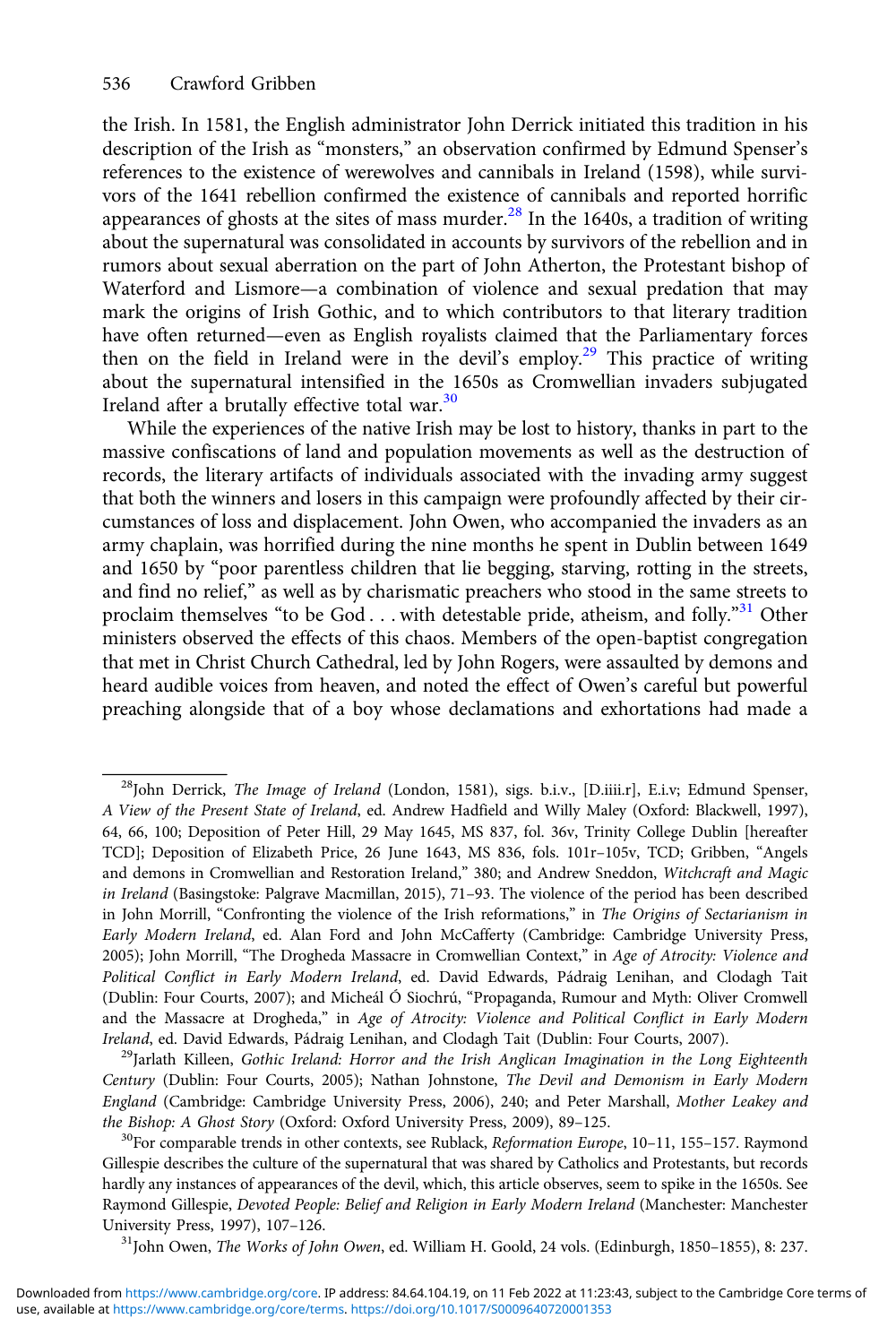considerable impression in the city. $32$  The effect of this religious chaos was felt far outside the Irish capital. In Cork, Walter Gostelo discovered an angel at the bottom of his bed in 1652, which commissioned the prophecy he recorded in Charls Stuart and Oliver Cromwel united (1655), while in 1655, Henry Bowen, a soldier in Ireland who was being court-martialed for heresy, investigated reports made by his Baptist wife that his own ghost had appeared in his family home in Wales.<sup>33</sup> For many members of the period's new religious movements, as well as political and religious conservatives such as Ann Lady Fanshawe, the Irish wars seemed to encourage expectations of unusual spiritual experiences.

In Cromwellian Ireland, the intense subjectivity of the period's new religious movements combined with expectations of the extraordinary in discussions about Christian initiation. The conquest provided a new context for the long-standing debate among Protestant theologians as to the nature of true spirituality and its relationship to baptism. This debate indicated the extent to which puritan cultures connected spirituality and sacraments, for the quest to define the primitive doctrine of baptism was inevitably related to discussion of the spiritual condition and experiences of its proper candidates. Of course, puritan preachers with widely varying ecclesiastical convictions were strongly conversionistic and agreed that a merely formal commitment to orthodox theology—which they often described as "historical faith"—brought no promise of salvation. Nevertheless, Baptists focused particularly on this issue, for they were compelled to judge the spiritual qualifications of applicants for baptism. At the same time, their ecclesiological ambitions for a pure communion tended not to be satisfied with the assertions of doctrinal orthodoxy and the evidences of moral living that were the constituents of the credible profession of faith required by their principal religious competitors. Richard Lawrence, later a leading figure among Baptists in Ireland, epitomized the concerns of many puritans when he worried about those "who thought, when they had attained to read and say their Catechism, Creed, and the Lords-prayer by heart, they had been Christians good enough, because it was all their Parsons were able to teach them." <sup>34</sup> Doctrinal tests could measure an individual's ability to capture patterns of knowledge, these hotter sorts of puritans argued as they moved ever further from the expectations of the Genevan Reformation, but only an assessment of an individual's spirituality could provide evidence that they were among the elect. This conclusion became problematic: across the theological spectrum, and within their emerging denominational communities, puritans could not agree on how true spirituality should be detected, of what it ought to be composed, nor how it should relate to baptism. Such arguments took the movement further from the Reformed theological tradition from which it had emerged.<sup>35</sup> Particular Baptists were among those most concerned with

<sup>&</sup>lt;sup>32</sup>Gribben, God's Irishmen, 129–150.<br><sup>33</sup>Gribben, "Angels and Demons in Cromwellian and Restoration Ireland," 377–392; and Jenkins, "Infidels, Demons, Witches and Quakers," 1–15.<br><sup>34</sup>Richard Lawrence, *The Wolf Stript of his Sheeps Clothing or the Antichristian Clergy-man Turn'd Right* 

Side Outwards (London, 1647), sig. A2r.<br><sup>35</sup>For recent discussions of early Baptist apologetics and polemics, see Ted L. Underwood, *Primitivism*,

Radicalism, and the Lamb's War: The Baptist-Quaker Conflict in Seventeenth-century England (Oxford: Oxford University Press, 1997); and Stephen Wright, The Early English Baptists, 1603–1649 (Woodbridge: Boydell, 2006). For a survey of early English Baptist print culture, see Matthew Bingham, "English Baptists and the Struggle for Rheological Authority, 1642–1646," Journal of Ecclesiastical History 68, no. 3 (2017); and Matthew Bingham, Orthodox Radicals: Baptist Identity in the English Revolution (Oxford: Oxford University Press, 2019).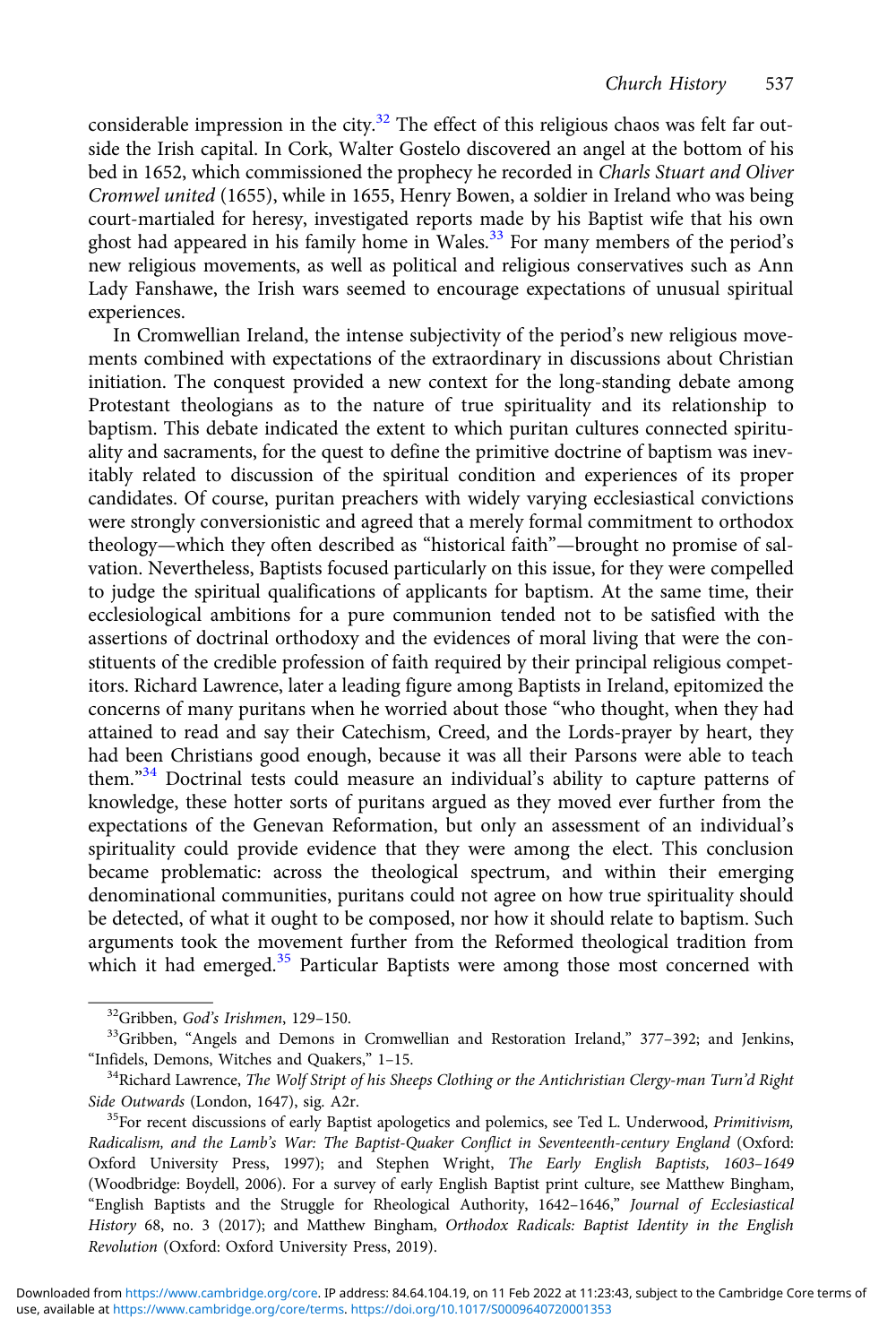the debate about spirituality and its relationship to sacraments. From the beginning of the mid seventeenth-century crisis, the Particular Baptist churches, which gathered many but not all of those Calvinists who held that baptism should be restricted to believers, had been advancing on the basis of a confession of faith first published in three editions in 1644 and reprinted, with minor variations, in 1646, 1651, 1652, and 1653. With its focus on dogmatic axioms, this confession gave little guidance as to the nature of spiritual experience, though later editions did take account of the increasing threat of Quaker recruitment and more carefully delineated their notion of spirituality from that of other religious movements. Editions of the confession published in the 1650s appeared with a substantial appendix entitled "Heart-bleedings for Professors Abominations." This text, which claimed to have originated "from the same churches" that had published the confession, appears to have been prepared by a number of Baptist leaders including William Kiffin, one of the most influential London preachers, and Thomas Patient, who became a leader of the movement in Ireland. "Heart-bleedings" addressed the changing spiritual environment in which Particular Baptist theology was being refined.<sup>36</sup> Its authors noted that some of the more radical enemies of the Particular Baptist cause were now advancing a spirituality that was quite alternative to that of more orthodox divines. These preachers, they complained, were "labouring to beget in the peoples minds, a contempt, and slight esteem of Christ, his Word, and Ordinances," emphasizing "a God within, and a Christ within, and a Word within," all characteristic features of the emerging Quaker discourse. The effect of this preaching was that, with "great and swelling words of vanity," the Quakers could "triumph in a great mystery of meer nothing but emptiness, and confusion, speaking things whereof they know not; and many poor souls knowing such expressions to be Scripture Phrases, do greedily embrace them, without a true, distinct, and clear understanding of the sense of what is spoken, having the persons of those who speak such language in great admiration, as the chief, tender, charitable, knowing, high and spirituall Christians."37

Yet such rhetoric was deceiving: these ostensibly "high and spirituall Christians," the authors of "Heart-bleedings" argued, were regularly guilty of "Drunkenesse, Cursing, Swearing, or Whoredome." They were "violently hurried on through the assistance of the strong imputations, and restlesse suggestions and instigations of the devil, (the judgements of God being also heightened upon them)." The authors of "Heart-bleedings" were concerned that these Quakers were encouraging others to "leave the Holy Word of God, and give heed to the motions of a decietfull heart, and to the dictates of a lying spirit." Those who followed would then pursue these sins "with greedinesse, and that with such a high hand, as they accompt it their perfection, and the highest pitch of their glory, to give themselves to such abominations."38 But the Baptist leaders asserted that, for the most part, "those who have faln into such desperat abominations" were not "sometimes Members of our Congregations" as their enemies had charged, for those who had been truly regenerated could not

<sup>&</sup>lt;sup>36</sup>Bertha R. White, "Thomas Patient in England and Ireland," Journal of the Irish Baptist Historical Society 2 (1969–1970); and A Confession of Faith, of the Severall Congregations or Churches of Christ in London, which are commonly (though unjustly) called Anabaptists (third impression corrected, London, 1651), title page.<br> $37^{\circ}$ Heart-bleedings for Professors Abominations," in A Confession of Faith of the Severall Congregations

or Churches of Christ in London, which are commonly (though unjustly) called Anabaptists (Leith, 1653), 14. <sup>38</sup>"Heart-bleedings for for Professors Abominations," 17–18.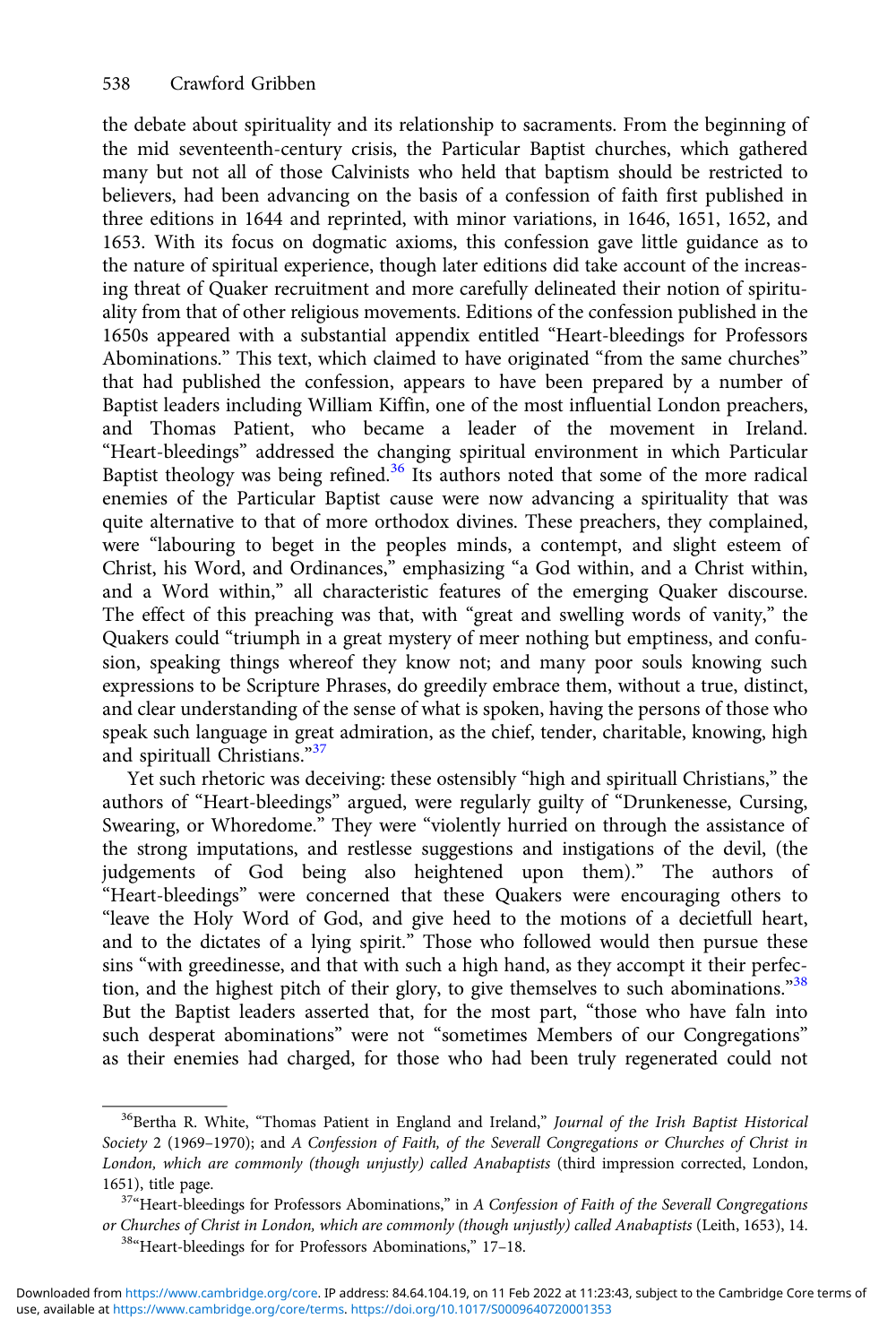"turn aside from the voice of the true Shepherd, and to follow strangers, and the cunning slights and devices of the Destroyer that walks up and down as a roaring Lyon, seeking whom he may devour, who hath cast down many wounded, and . . . many strong men."<sup>39</sup> The authors assumed that it was not normally possible for unregenerate people to be admitted into membership of Particular Baptist churches, and therefore members of these churches should not be expected to fall prey to Quaker deceit and the satanic impulses it represented, despite the later claim of Lawrence Clarkson, among others, to have shared fellowship with a group that had left Thomas Patient's church in London en route to the Ranters.<sup>40</sup>

Baptist leaders defended their movement by arguing that its theology sustained and contained a robust spirituality, which responded to the "voice of the true Shepherd" by emphasizing objective over subjective knowledge claims. Such spirituality was grounded in, and limited by, its dependence upon scripture. Emphasizing this containment of spiritual experience, their confession of faith, like other puritan confessions, included little of the warm, elevated, and devotional language that occasionally marks some other creedal statements of the period: for instance, A Confession of Faith, of the Holy Separated Church of God (1645) acknowledged, alongside its doctrinal claims, that "the sweetest thing is Christs name and presence."<sup>41</sup> This silence as to the nature of true spirituality, or what might be expected of spiritual experience, was to become a structural weakness in the advance of the Particular Baptist movement, as members of the movement articulated claims to spiritual experience that elevated subjective over objective knowledge claims, creating a culture that could sustain but not so easily contain accounts of unusual experiences. For even as their leaders struggled to contain expectations of the unusual, individual members of Baptist congregations debated how true spirituality should be detected, of what it ought to be composed, how it should relate to their distinctive sacramental practice, and whether the dangers of satanic deception were more than a literary trope in a genre of conversion narrative that was becoming ever more contested as evidence of the work of God in an age of rhetorical reproduction.<sup>42</sup> As in the other new religious movements, Baptist literary culture was struggling to identify the boundaries of figurative language. The democratization of puritanism encouraged a charismatic spirituality as members of the Irish Baptist community worked out their own salvation while resisting the guidance of their leaders. The question with which they struggled was whether and how to distinguish metaphor in accounts of spiritual warfare.

Of course, this is in part an argument from silence, for the general lack of documentary evidence from this period turns many exercises in early modern religious history into species of educated guesswork—particularly so after the destruction of records in the Irish Civil War decimated the records of Cromwellian Ireland. Yet it seems to be the case that Irish Baptists, who in this period shared the leadership and textual culture of Particular Baptist congregations in England, took advantage of this failure to

<sup>&</sup>lt;sup>39</sup>"Heart-bleedings for for Professors Abominations," 22, 25–26.<br><sup>40</sup>Lawrence Clarkson, *The Lost Sheep Found* (1660), in John Bunyan, *Grace Abounding, with other* Spiritual Autobiographies, ed. John Stachniewski and Anita Pacheco (Oxford: Oxford University Press, 1998), 182.<br><sup>41</sup>A Confession of Faith, of the Holy Separated Church of God (London, 1645), n.p.<br><sup>42</sup>Kathleen Lynch, *Protestant Autobiography in the Seventeenth-century Anglophone World* (Oxford:

Oxford University Press, 2012); and Bruce Hindmarsh, The Evangelical Conversion Narrative (Oxford: Oxford University Press, 2005).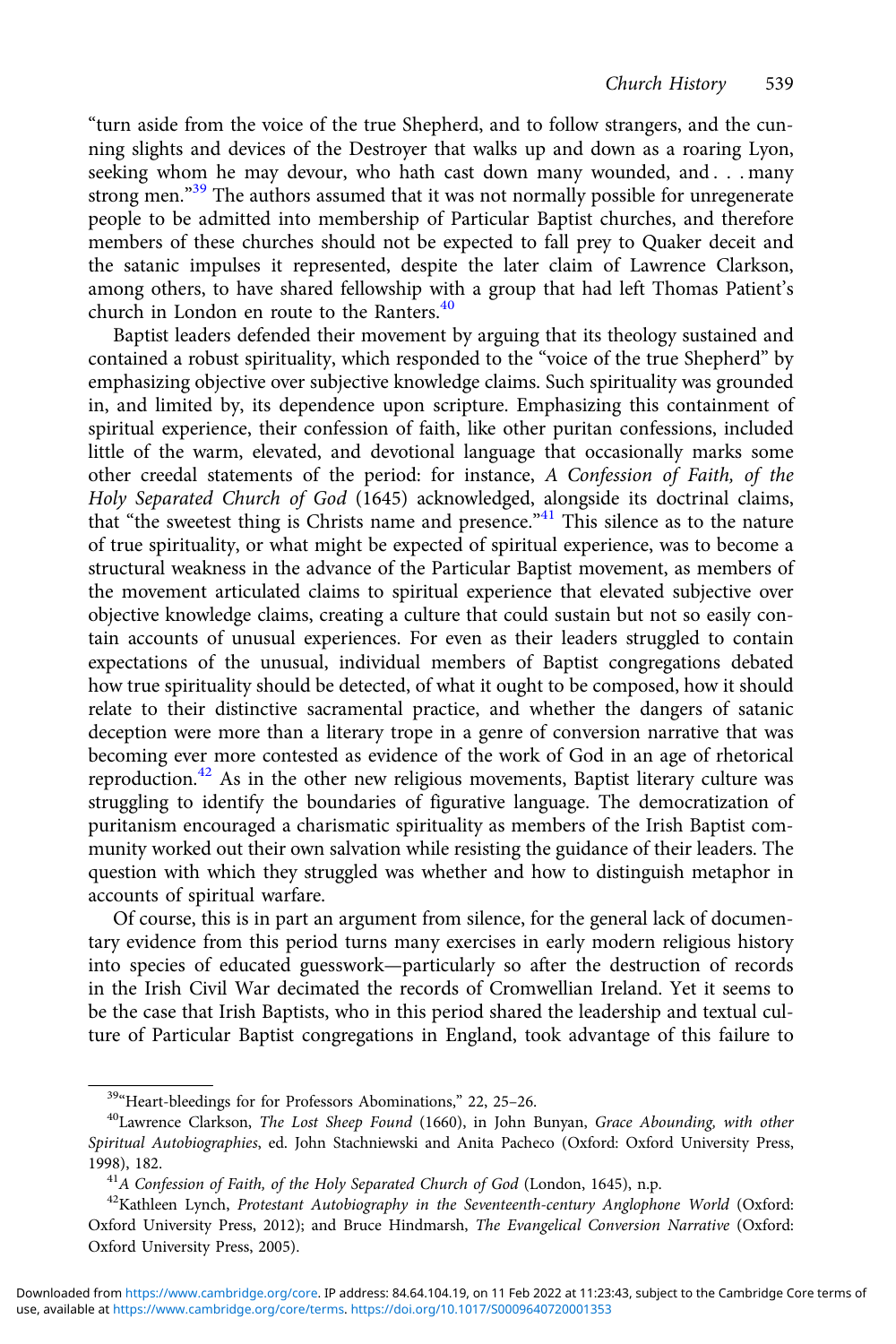define what might be expected in spiritual experience to permit enormous variations within the boundaries of their community.<sup>43</sup> In Cromwellian Ireland, Baptist norms appear to have taken on localized forms, which may be distinguished from those promoted in the English movement. The movements were politically distinct, for English Baptists wrote formally to their Irish coreligionists to warn them against their leaders' anti-Cromwellian outbursts. They also contrasted in some ecclesiological convictions, for English Baptists were decidedly concerned by the failure of their Irish brethren to properly distinguish the holders of pastoral office.<sup>44</sup> Similarly, while the Baptist movement in Ireland appears to have been more consistently Calvinist than its counterpart in England, it was also more experientially variegated. Many of its adherents embraced the spiritual and political possibilities of the revolutionary period and were simultaneously supported by exponents of even more radical religious preferences: for example, the library of Benjamin Worsley, the spiritual entrepreneur whose alchemical experiments led to his supposed discovery of physical immortality, contained work by Thomas Patient.<sup>45</sup> The Irish Baptist movement was more theologically consistent than the English movement, but it permitted—or at least failed to control—a much broader range of spiritual experience. This became evident in the struggle of Baptist writers to describe their dealings with Satan.

### II. Thomas Patient, Spirituality, and Satanic Deception

Spiritual warfare was a significant theme in the writing of Thomas Patient, the most prominent Irish Baptist theorist of conversion, spirituality, and its relation to baptism. In his only publication, dated 1654, he reflected upon the spiritual joys and duties of Christians.46 The horrific events within the civil wars of the previous decade had encouraged his conviction that there was only "a small moment of time from the Lord alotted to men in this life, to run that Christian race set before them," and there was, he felt, no time for delay.<sup>47</sup> Patient's vision of the godly life was activist and determinedly purposeful, drawing upon the experiences he had recorded in his own conversion narrative. This spiritual biography advanced beyond the generically standardized accounts of conversion that had typified a series of publications in the previous year and perhaps reflected Patient's fear that the new morphology of puritan conversion was rhetorically reproducible.<sup>48</sup> Patient's account described the beginnings

 $43$ Regional variation within the Baptist movement is noted in Rachel Adcock, Baptist Women's Writings in Revolutionary Culture, 1640–1680 (Farnham: Ashgate, 2015); and Ian Birch, To Follow the Lambe Wheresoever he Goeth: The Ecclesial Polity of the English Calvinistic Baptists, 1640–1660 (Eugene, Oreg.: Wipf & Stock, 2017).<br><sup>44</sup>Bertha R. White, "The Organisation of the Particular Baptists, 1644–1660," *Journal of Ecclesiastical* 

History 17 (1966): 222; and Geoffrey F. Nuttall, "The Baptist Western Association, 1653–1658," Journal of Ecclesiastical History 11 (1960): 214–215.<br><sup>45</sup>Thomas Leng, Benjamin Worsley (1618–1677): Trade, Interest and the Spirit in Revolutionary England

<sup>(</sup>Woodbridge: Boydell, 2008), 120.<br><sup>46</sup>Greaves, God's Other Children, 25; and Crawford Gribben, "Defining the Puritans? The Baptism

Debate in Cromwellian Ireland, 1654–56," Church History 73, no. 1 (March 2004).<br><sup>47</sup>Thomas Patient, *The Doctrine of Baptism, and the Distinction of the Covenants* (London, 1654), sig.

A2r-A2v.<br><sup>48</sup>These conversion narratives were published in Vavasor Powell's Spiritual Experiences, of Sundry

Beleevers (London, 1653) and John Rogers's Ohel or Bethshemesh, A Tabernacle for the Sun (London, 1653). These accounts were followed by Samuel Petto's "Roses from Sharon," which was printed as an appendix to The Voice of the Spirit, or, an Essay towards a Discoverie of the Witnessings of the Spirit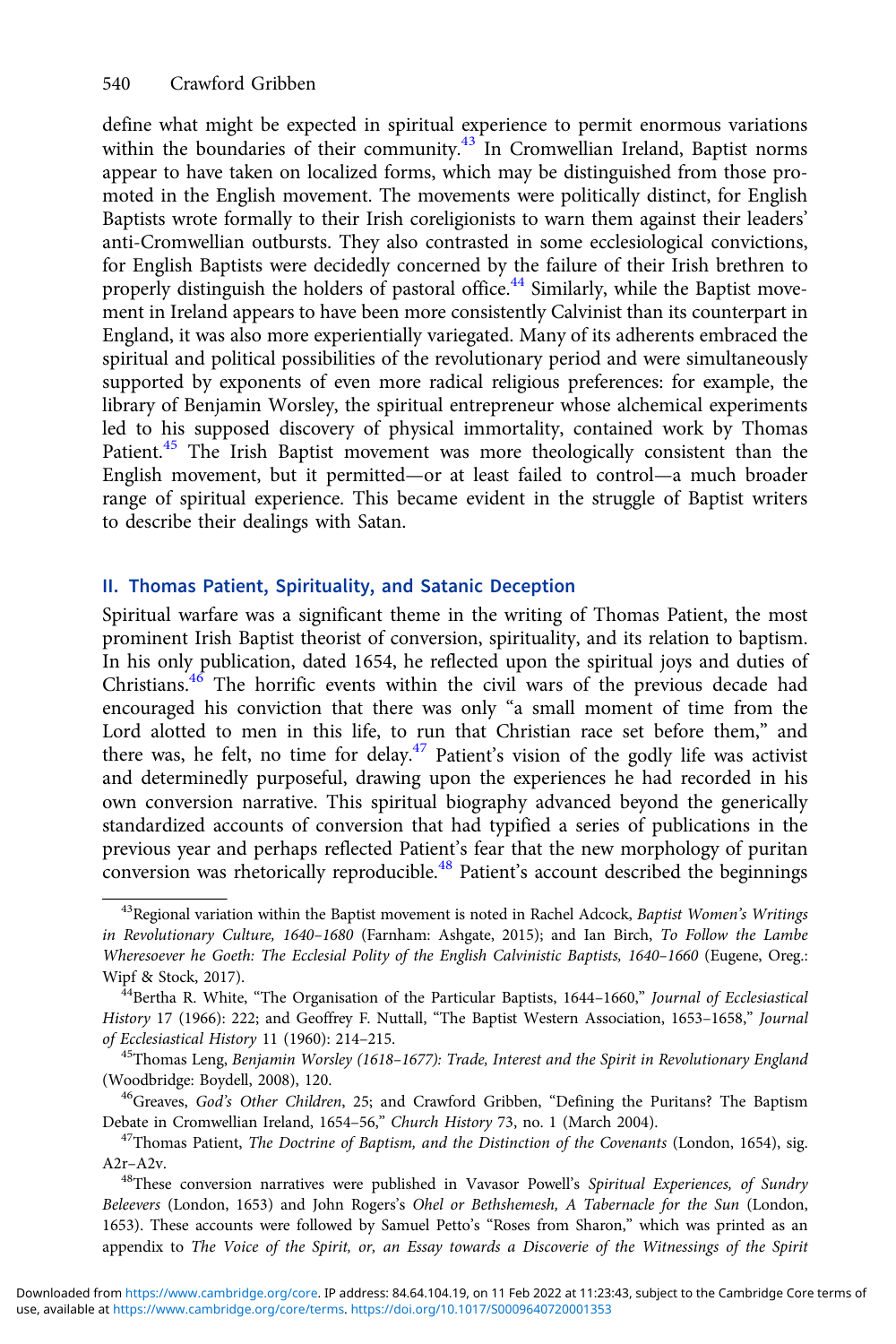of his spiritual life, but moved beyond his conversion and his pursuit of assurance of faith to address the means by which he had arrived at specifically Baptist convictions.

Much of this account of spiritual beginnings was conventional enough, for Patient was operating well within the soteriological boundaries of the puritan confessional tradition. Little is known of Patient's background.<sup>49</sup> He was probably not a university graduate, for his polemical opponents described him as being no more than a glover or tailor.<sup>50</sup> As to his conversion, he simply explained that "it pleased God to reveal his Son in me, and to work a change in my heart," and that thereafter "the great and weighty thing that God presented to me was, to make my calling and election sure; which I found to be a work filled with many difficulties, considering how far Hypocrites might attain in the profession of godliness, and that they might come to have the counterfeit of all the Grace in the Child of God":

And this the rather appeared more difficult, because I found my own heart so desperately wicked and full of deceit, as Jerem. 17. 9. and also found the wiles, and subtilties of the Devil, to be various, and I constantly under several temptations, and deep desertions when God (though for a little season) withdrew himself, and the light of his countenance from me. At which time, I judged it my onely thing necessary to prove whether CHRIST were in me, and my faith right, as also my sincerity to the Lord. At which time I found but little settled rest or peace, till the Lord had put that great question out of doubt, in giving me a sure and well grounded confidence of my interest in him, till which time, I found little disposition to search narrowly into other truths, which I then thought to be too remote for me to exercise my self in, having received so much spiritual benefit, in communing with God and mine own heart, and searching out the difference betwixt the speaking of Gods Spirit, my own spirit, and the spirit of Satan<sup>51</sup>

Despite Patient's aspiration to have the objective statements of scripture control his subjective appreciation of its truth, it was his unusual spiritual experience that confirmed this emerging theology of baptism.

With his sense of assurance intact, and now more confident in his ability to distinguish spiritual presences, Patient started to search into these "other truths," elevating the objective standards of scripture above his subjective impressions. He began to worry about "the Government of the Lordly Prelates, and the Liturgy in the Church of England, and the mixed Communion in the Parish Assemblies," and so set about examining "all Religion, as well in worship, and the order of Gods house, as I had done in other points." He found it extremely difficult to be "converted from the Church of England," for he had been "well furnished with arguments from Pulpit and Print, and divers able Disputants for the defence of that false way." Nonetheless, "God breaking in by the power of his Spirit with clear Scripture-light subjected my heart to the obedience of the truth, so that I found my heart closing with those truths

<sup>(</sup>London, 1653). See Gribben, God's Irishmen, 55–78; and Lynch, Protestant Autobiography in the Seventeenth-century Anglophone World, 121–178.<br><sup>49</sup>Most of the available biographical information is summarized in Micah L. Caswell, Thomas Patient

<sup>(</sup>Peterborough: H&E Publishing, 2019).<br><sup>50</sup>Greaves, "Patient, Thomas." <sup>51</sup>Patient, *The Doctrine of Baptism*, sig. A3r–v.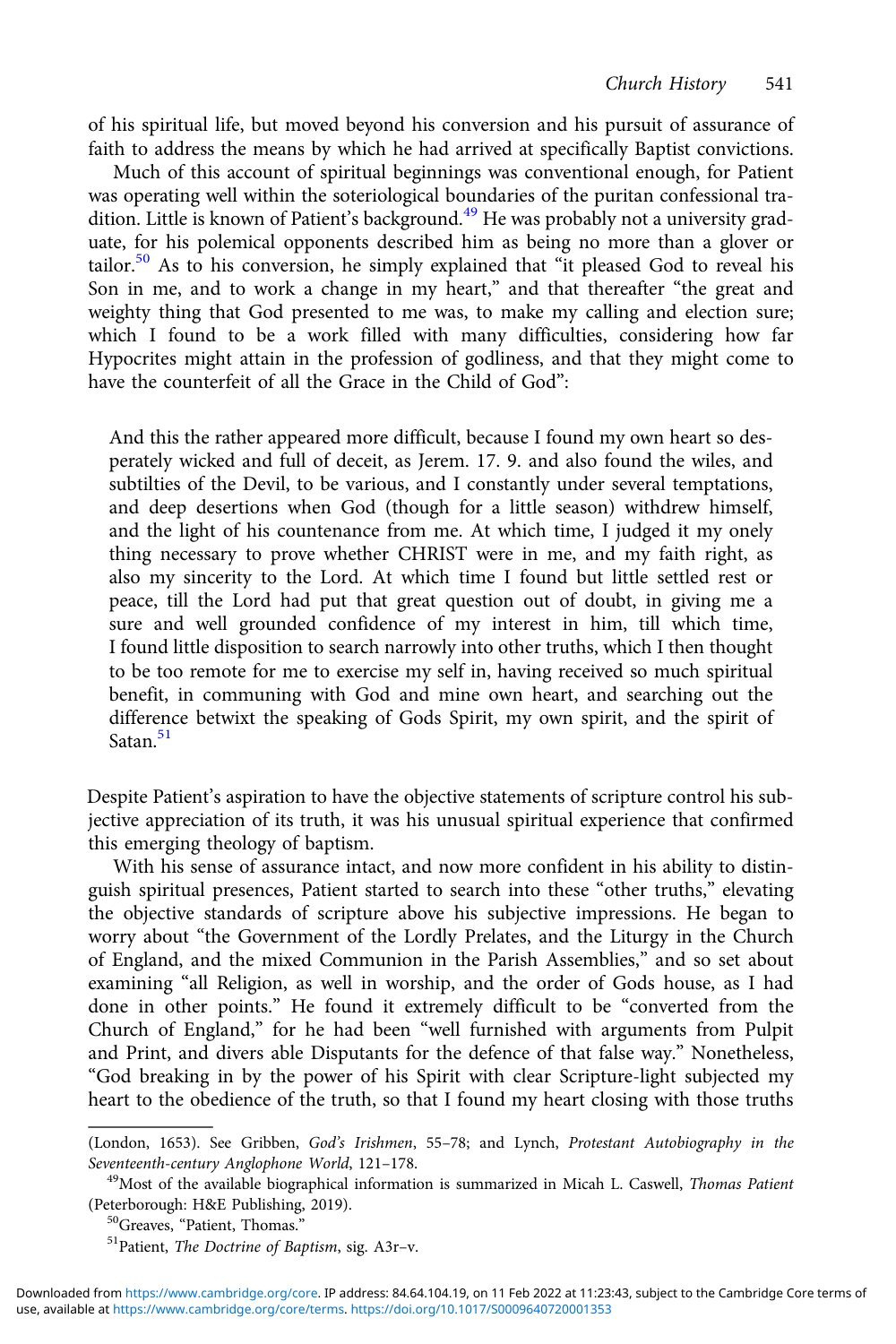in the love thereof."<sup>52</sup> Patient became an Independent, and moved with many other "godly Christians" to New England "being not convinced of my error and great darkness in sprinkling the carnal seed of Believers," as he later observed.<sup>53</sup> "Finding the danger of receiving Truths by Tradition," he "resolved to examine that point of Baptism" before formally joining himself to any Independent congregation. He was quite aware of what was at stake:

For if by my search and tryall in that matter, I should come to see grounds swaying my conscience against childrens baptism, that then I should be generally despised, and slighted of all the godly in that Countrie, and not only be frustrated of Communion and Fellowship with them, but must expect to suffer imprisonment, confiscation of goods, and banishment at least, which would be my ruin, not knowing where to go, but in the woods amongst Indians, and wild beasts.<sup>54</sup>

It was perhaps this sense of extremity that pushed him to prayer. "Hereupon I found the special presence of God with me," Patient explained, "carrying out my heart to the Lord by Faith and earnest Prayer to be instructed and guided" until "at last it pleased the Lord to reveal his mind to me . . . the Lord breaking in with, not onely a clear light in me, as to the matter in question, but three daies one after another, coming into my soul with sealing manifestations of his Love, and that with such Scriptures so pertinent and sutable to my condition."<sup>55</sup> Patient found himself alone in the world, not knowing anyone else who had come to doubt the prevailing theology of baptism. Now on the wrong side of the law, he expected there to be "a Warrant . . . issued out to apprehend and bring me before the General Court in New England." He explained to his readers, however, that this was "no trouble to me, being filled with unspeakable joy, as I walked up and down in the Woods in that Wilderness, about my business." <sup>56</sup> A warrant for his arrest was issued on June 23, 1643, but by that date Patient had already fled from the Congregationalists and the satanic deceptions they represented.<sup>57</sup>

Returning to England, Patient soon rose to a position of leadership and influence. He was ordained, a Presbyterian heresiarch complained, "in a House in Bell-Alley in Colleman-Street, by the Saints, forsooth, of that Church, men and women . . . upon tryall of his gifts, by these Saints."<sup>58</sup> In London, Patient quickly joined himself to the congregation led by William Kiffin—with whom he was an early associate—and was one of a handful of community leaders to sign the first and second editions of the confession of faith produced by seven Particular Baptist churches in London (1644 and 1646).<sup>59</sup> In 1645, he was reported as being involved in a miracle cure in Smithfield.<sup>60</sup> Around the same time, he baptized Lawrence Clarkson.<sup>61</sup> In 1648, Patient was

<sup>52</sup>Patient, *The Doctrine of Baptism*, sig. A4r.<br><sup>53</sup>Patient, *The Doctrine of Baptism*, sig. A4r-v.<br><sup>54</sup>Patient, *The Doctrine of Baptism*, sig. B2v.<br><sup>55</sup>Patient, *The Doctrine of Baptism*, sig. B3v-B4r.<br><sup>56</sup>Patient, *T* Street," Huntington Library Quarterly 71, no. 1 (2008).<br><sup>59</sup>On the history of the London Particular Baptist chapels, see Walter Wilson, *The History and* 

Antiquities of Dissenting Churches and Meeting Houses, in London, Westminster, and Southwark, 4 vols.

(London, 1808), 1: 400–454.<br><sup>60</sup>Thomas Edwards, *Gangreana* (London, 1646), i. 56, 104.<br><sup>61</sup>Clarkson, *The Lost Sheep Found*, 180.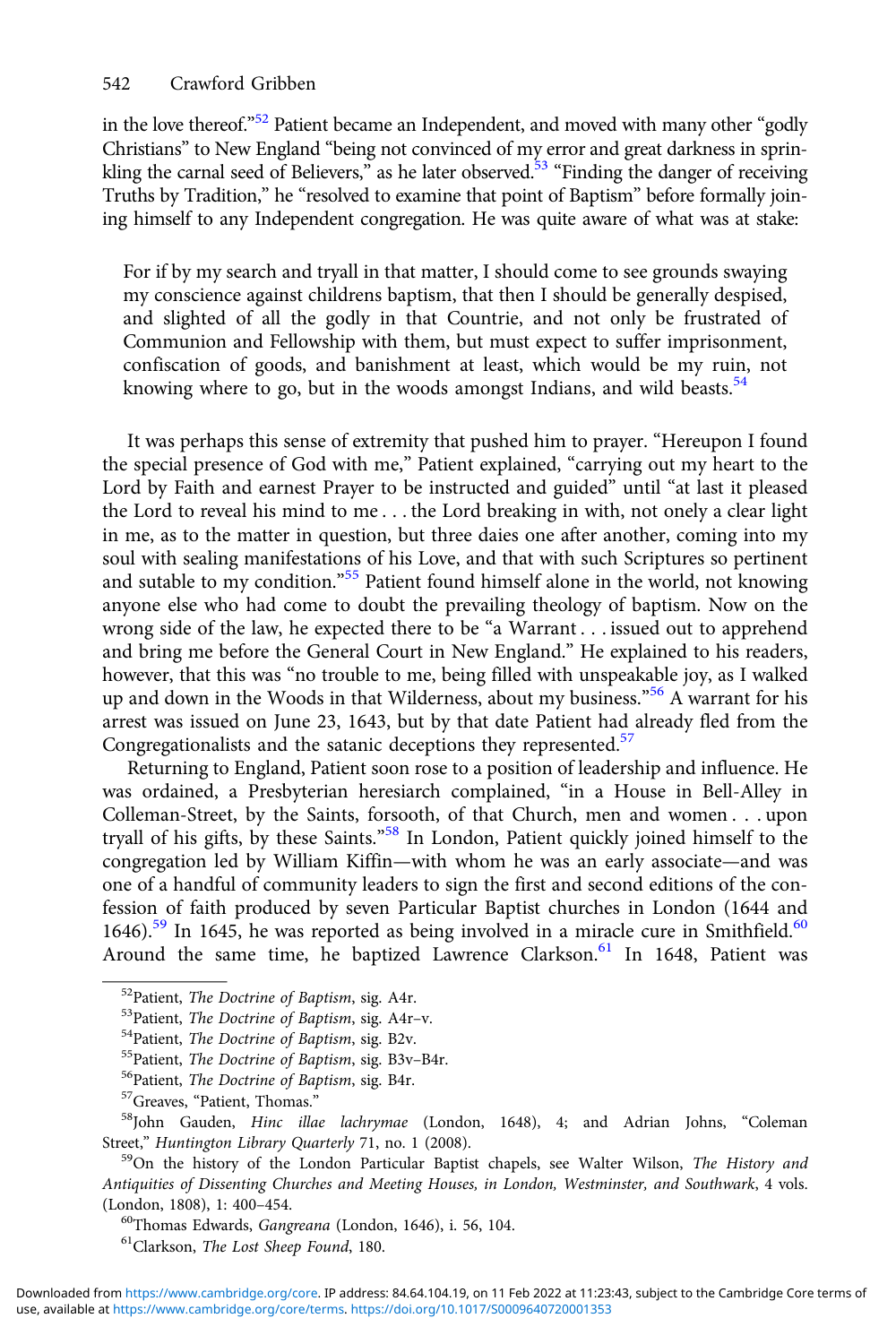described as "the Taylor in Southwark (who Preaches out of a Window in Bell Alley in Coleman Street)," and his congregation was being spied upon in "Skippons secret listing of Schismatiques in the City" as army leaders sought to clamp down on dissent.<sup>62</sup> He may have been one of the six preachers selected by Parliament in March 1649 to be sent to Ireland on the remarkable salary of  $£200.<sup>63</sup>$  On April 15, 1650, most likely before his departure, Patient wrote to Oliver Cromwell, hailing him as "Elect and precious in the sight of god [sic]," and encouraging him to maintain "sweet and Comfortable Communion with god [sic]."<sup>64</sup>

Patient also found time to complete with other London-based Particular Baptist leaders a preface to Daniel King's A way to Sion (1650), which drew closely on the language of the 1644 confession while grimly confronting the threats of a new and hyper spirituality. Again, they invoked the language of spiritual warfare to describe what was at stake in Cromwellian theological debate. "The Devill hath mustered up all his forces of late, to blind and pester the minds of good people, to keep them from the clear knowledg and practice of the way of God," they complained, persuading people that "there are no Churches in the world, and that persons cannot come to the practice of Ordinances, there being no true Ministery," and arguing that Christ is "a shadow, and all his Gospel and Ordinances like himself, fleshly and carnall." "Now none," they continued, "have beene more painfull then these have been of late, to poison the City, the Countrey, and Armie, so far as they could; Insomuch that it lay upon some of our spirits as a duty, to put out our weake ability for the discovering of these grosse errours and mistakes."<sup>65</sup>

As an army chaplain, Paitent moved to Ireland and began a preaching ministry in Kilkenny, Waterford, and eventually Dublin. In Dublin he was appointed chaplain to John Jones, one of the four Parliamentary Commissioners responsible for the governance of the island, and replaced the much more conservative advocate of extraordinary revelation Samuel Winter as a state preacher.<sup>66</sup> Promoting a more objective, Bible-centered spirituality and a more consistent ecclesiological agenda than either Winter or the Quakers, Patient established Ireland's first Baptist meeting house in Swift's Alley, Dublin, in 1653. Around that time, his arguments in favor of closed communion split the large and well-connected open-communion fellowship led by John Rogers in Christ Church Cathedral, and in the same year, Patient and his followers were stoned by "dissolute people."<sup>67</sup> One year later, he published the first substantial defense of the Particular Baptist position, The Doctrine of Baptism, and the

(1988–1989): 7; Greaves, "Patient, Thomas"; and Seymour, The Puritans in Ireland, 1647–1661, 60.

 $62$ Mercurius Elencticus, 19–26 July 1648, 274; and Clement Walker, Relations and Observations . . . The History of Independency (London, 1648), 121.<br><sup>63</sup>White, "Thomas Patient"; and Greaves, "Patient, Thomas."<br><sup>64</sup>This letter is transcribed in Larry J. Kreitzer, *William Kiffen and his World: Part 2* (Oxford: Centre for

Baptist History and Heritage Studies, 2018), 214–216.<br><sup>65</sup>Daniel King, "To the reader," in A Way to Sion (London, 1650), n.p.; and King, A Way to Sion,

<sup>&</sup>quot;An occasionall word," n.p. King's intended readership can be identified by his concern to explain, in a short preface to the main body of his work, the purpose of square brackets, quotation marks, and basic Latin tags such as "i.e." It was a revealing gesture, indicating the overlap between the early modern boundaries of class, literacy, and orthodox religion.<br><sup>66</sup>James Seaton Reid, *History of the Presbyterian Church in Ireland*, 3 vols. (London, 1853), 2: 165–168;

Gribben, God's Irishmen, 129–150; and Bodleian Library, Oxford, MS Rawlinson A 208, pages 379, 390, 410, 420, 421, 427, 434, 439, 441, and 453.<br><sup>67</sup>Robert Dunlop, "Dublin Baptists from 1650 Onwards," *Journal of the Irish Baptist Historical Society* 21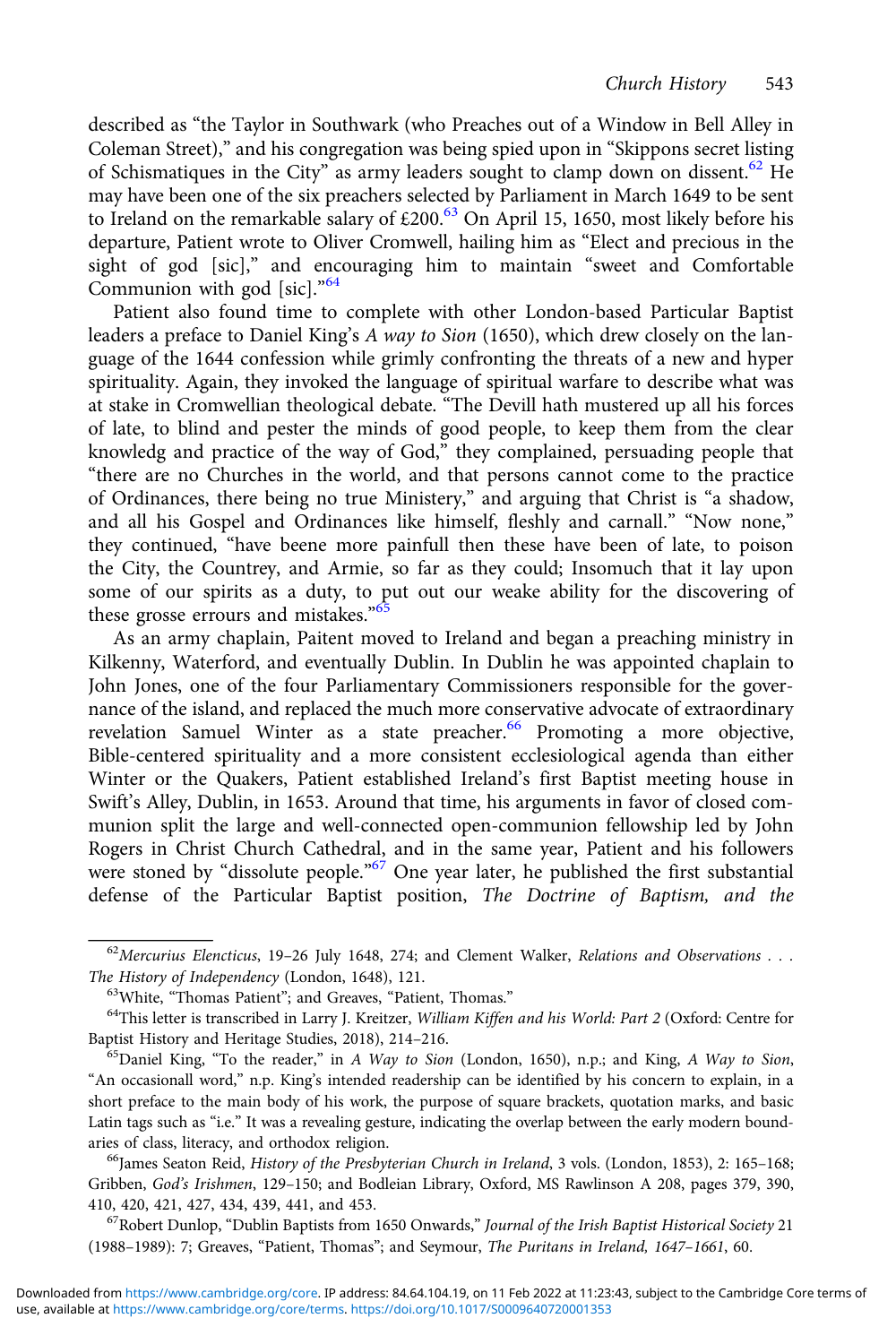Distinction of the Covenants (1654), developing arguments that he had found in A way to Sion. Patient defended his decision to publish The Doctrine of Baptism on the basis that its contents had been especially appreciated by those who had listened to the sermons upon which its text was based. He believed he had finally found a way to distinguish "the speaking of Gods Spirit, my own spirit, and the spirit of Satan," for as he was only too well aware, the "spirit of Satan" was active among religious enthusiasts.<sup>68</sup> And yet, he recognized, his conversion to the Baptist cause had been confirmed by an unusual spiritual experience.<sup>69</sup>

Patient's polemic drew criticism. After failing to hold his own congregation together —its numerical losses were being reported in April 1654—he decided to leave pastoral ministry to take up the role of travelling evangelist for the Baptist cause.<sup>70</sup> He was still attracting the attention of the leaders of the Irish administration. In September 1655, a correspondent informed Henry Cromwell that Patient had a "great measure of faith and great [expressions]," and by the end of 1656, Paitent was courting the new lord deputy.<sup>71</sup> Nevertheless, it was evident that Henry Cromwell's administration—which was attempting to broaden its social base and its prospects of longevity in part by appealing to more established ecclesiastical networks, which were often Presbyterian in character even if Episcopalian in background—found less that was attractive in Patient's style of theological polemic.<sup>72</sup> Edward Warren, the Presbyterian author of the only full-length reply to Patient's argument, reflected the administration's increasing conservatism in asserting that the Irish Baptists "preach not conversion, but subversion," and it is clear that others were beginning to share this view.<sup>73</sup> Baptists were challenging the conservative trend in Irish Cromwellian politics and religion at the same time as the psychological, spiritual, and theological consequences of their emphasis upon spiritual warfare were becoming apparent.

## III. The Devil and Deborah Huish

Critics of the Baptists had good cause to be worried about the health of the new religious movement, for even as Patient attempted to counsel distressed souls, Irish Baptists were facilitating a culture of celebrity around some of their most tormented adherents. Between 1654 and 1657, Patient was involved in the strange case of Deborah Huish, the daughter of a genteel Devonshire family whose sisters had married two Particular Baptists and leading lights of the Fifth Monarchist movement, William Allen and John Vernon. Huish had even accompanied Vernon on an extended visit to Ireland through which he intended to propagate Baptist beliefs.<sup>74</sup> Huish's spiritual troubles had begun fourteen years previously, for when she was in her early teens, she was "cast into deep despair" and found herself subjected to blasphemous

<sup>&</sup>lt;sup>68</sup>Patient, *The Doctrine of Baptism*, sig. A3r.<br><sup>69«</sup>Heart-bleedings for Professors Abominations," 14.<br><sup>70</sup>John Thurloe, *A Collection of the State Papers of John Thurloe*, ed. Thomas Birch, 7 vols. (London, 1742), 2: 213, 4: 90-91.<br><sup>71</sup>William Stane to Henry Cromwell, London, 28 September 1655, in *The Correspondence of Henry* 

Cromwell, 1655–1659, ed. Peter Gaunt, Camden fifth series vol. 31 (Cambridge: Cambridge University Press, 2007), 67; and Thurloe, *State Papers*, 1: 731.<br><sup>72</sup>Gribben, *God's Irishmen*, 99–128.<br><sup>73</sup>Edward Warren, *Caleb's Inheritance in Canaan, by Grace, not Works* (London, 1656), 86.<br><sup>74</sup>Rachel Adcock, "Like to an Anato

Attempt to Establish the Fifth Monarchy," The Seventeenth Century 26, no. 1 (2013): 46.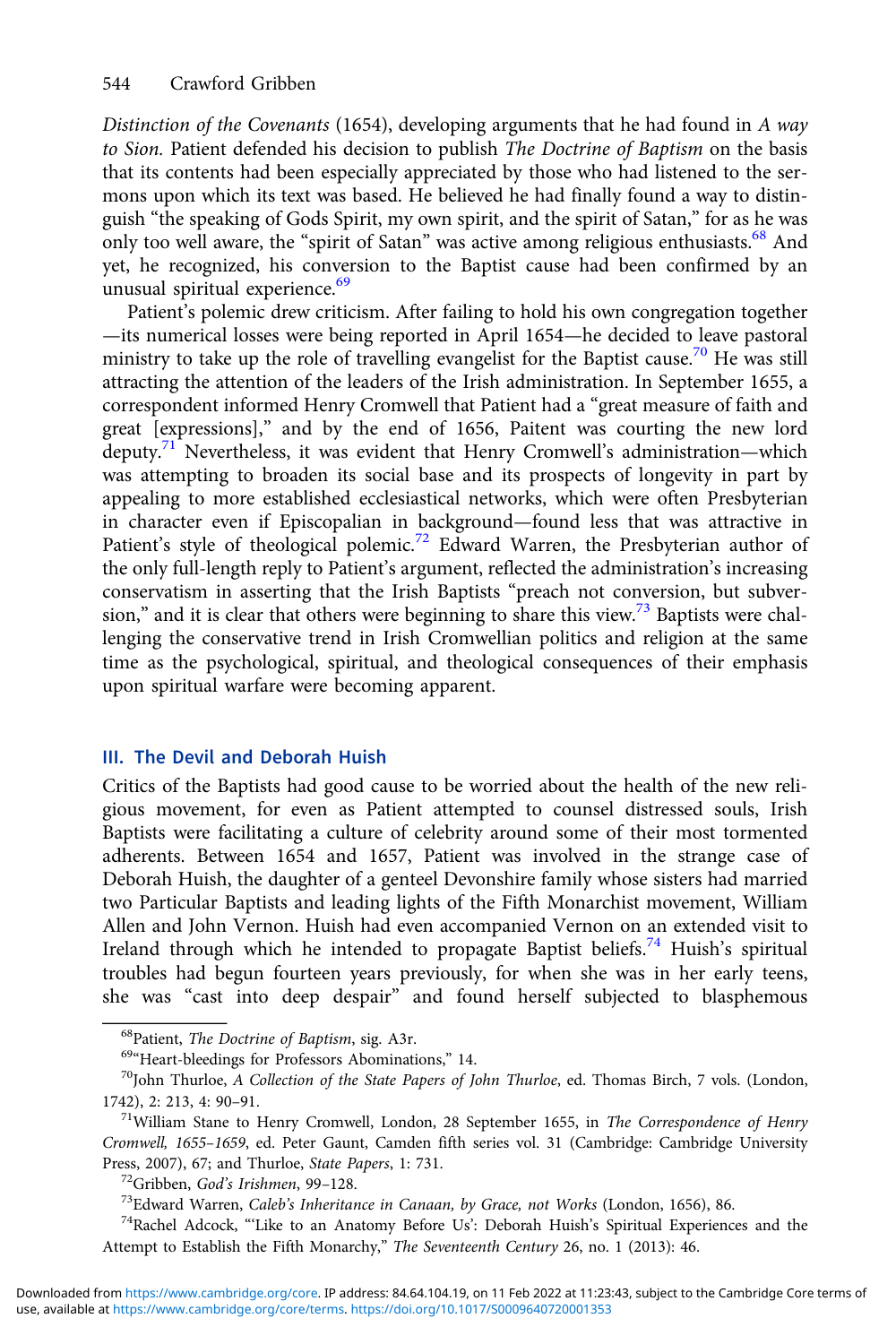thoughts.<sup>75</sup> She recounted that her sister, who by that time had married John Vernon, "indeavoured to perswade me, these thoughts were not mine, but the Devil's: this gave me some respit for a little time, but I [was] suddenly assaulted again."76

Huish's experiences moved from the kinds of mediated communications with spiritual beings that were reported by John Bunyan in the same period to something more vivid and immediate. These assaults escalated after her removal to Ireland in June 1654, when she was "suddenly after assaulted with more and worse blasphemous thoughts then ever before, and then did verily believe I was possessed with the Devil, and did think I talked with him, and hear him say, that God loved to torment and bring misery upon his Creatures." <sup>77</sup> These anxieties reflected her belief that she had committed the unforgivable sin: "This put me into unexpressible torments night and day, thinking the Devil would come and fetch me away, and I believed I was certain of it."<sup>78</sup> Huish found her new surroundings to be semiotically oppressive: "Almost every thing did affright me; either a cloudy day, the Sun or Moon eclipsed, or the Suns rising red in the a morning, or the wind blowing high: All these I thought were signs of my destruction." <sup>79</sup> Like so many other authors of conversion narratives, Huish "wished many times, I had never been born . . . or else had been made the most contemptible Creature in the world, because when they die there is an end of them." <sup>80</sup> She was visited by Patient, who warned her of the "great danger of an impenitent state if the Lord should cut the thrid [thread] of my life, that such persons would drop immediately into Hell, the which he endeavoured to demonstrate to me, that I thought he would be the principal witnesse against me, of all that had spoke with me."81 On a reciprocal visit to "Mistriss Patients house," where some Baptist women had met to pray for her, Huish "smell'd Brimstone burning, and expected nothing but destruction . . . and I have oft, as I have judged, seen Michaels meeting-house in Dublin, where we met to hear, full of smoak; all which I judged sealed and confirmed my destruction."82

In another instance, Huish believed she witnessed a sign of the apocalypse when she saw a red sun.<sup>83</sup> Leaving her lodgings in William Allen's house, and hoping for respite elsewhere, Huish "in the night season . . . heard a voice (as I judged) over my head; a great voice, to which I hearkened, and was thereby put into great horrour, thinking it to be the Devil, come to fetch me away." Her hosts made repeated attempts to disenchant her fears: "I spake to Mistriss Roe," her new landlady, "who told me it was the people that lay over my head, that talked: But I did not believe her . . . towards morning I heard a ratling of Chains (as I thought) which I judged to be the Devils hasting to fetch me away . . . Mistris Roe . . . told me, it was onely people opening Shop-windows: but that satisfied not me, but I remained still in an inexpressible horrour." <sup>84</sup> Huish had so completely appropriated Patient's emphasis on spiritual warfare that it came to structure her reality.

<sup>&</sup>lt;sup>75</sup>William Allen, *The Captive Taken from the Strong* (London, 1658), 1.<br><sup>76</sup>Allen, *The Captive Taken from the Strong*, 2–3.<br><sup>77</sup>Allen, *The Captive Taken from the Strong*, 3.<br><sup>78</sup>Allen, *The Captive Taken from the Stro*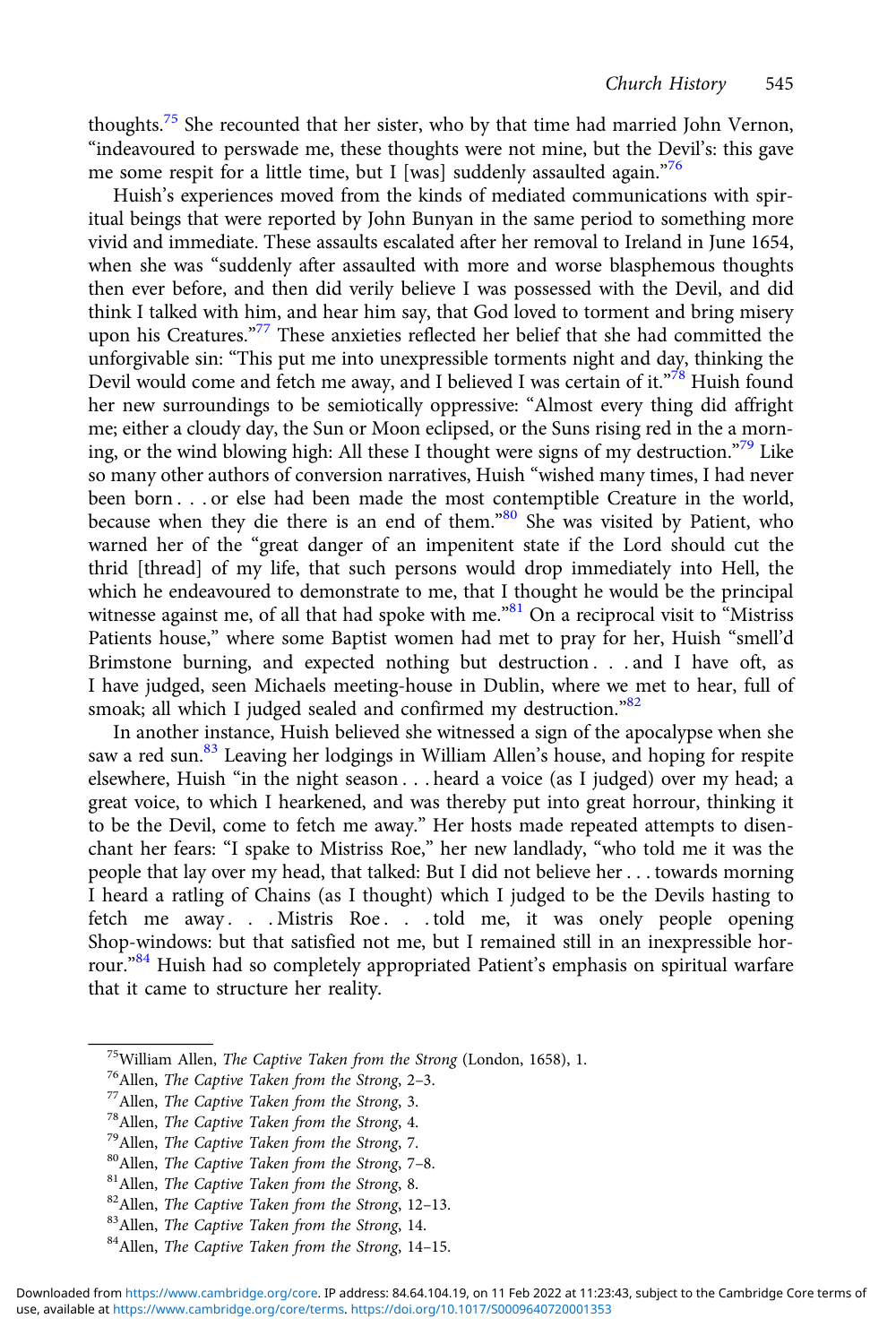By autumn 1657, after an agonizing three years of spiritual torment, Huish had returned to her family home in Devonshire, found deliverance, and been baptized. Her brothers-in-law worked to promote her conversion narrative, titled The Captive Taken from the Strong. William Allen recorded her testimony, which he heard "from her own mouth, at several times, by my self," and which he invested with his own political goals.<sup>85</sup> John Vernon's priorities were pastoral, for he remembered that Huish had appeared to the Irish Baptists as a "fearful spectacle," and hoped that the narrative of deliverance would "remind many of the poor mourning Saints in Ireland, what they have often heard from her; which may perhaps prove helpful to them, and other dejected souls." <sup>86</sup> Huish's conversion involved "breaking the hands of Satan." Alluding to Isaiah 49:24, the narrative's title represented her deliverance as that of prey from the captive. Perhaps as an unintended consequence of Cromwellian theological debate, her reference to the "inexpressible horrour" of satanic deception bequeathed central tropes to what would become the Gothic sublime.<sup>87</sup>

Other Irish Baptists were disillusioned by this hyper-spirituality. Lucretia Cooke, wife of Colonel Cooke, a member of the church in Bandon, County Cork, gave up on her Baptist ideals and was expelled from fellowship on the charge of heresy. As a Quaker convert, she confronted her former pastor and burned her books in the town's market square.<sup>88</sup> Especially in the early years of the Cromwellian period, the Quaker threat loomed over Baptist advances as the language of polemic highlighted the movements' similarities even as it constructed their differences. Ted Underwood has argued that throughout this period, "Baptists advocated the Bible as the rule and touchstone while admitting their need for the assistance of the Spirit, whereas Friends [Quakers] advocated the Spirit as their guide but found it necessary to appeal to Scripture."<sup>89</sup> Moreover, as Geoffrey Nuttall has shown in The Holy Spirit in Puritan faith and experience (1946), it was always dangerous to be on the biblical side of that kind of argument. Like other groups in Cromwellian Ireland, but unlike Baptists elsewhere, Irish Baptists sustained yet struggled to contain claims to extraordinary spiritual experience even as they promoted their confession. They narrated their experience using the trope of spiritual warfare, which harmed some of their members and destabilized the movement as a whole. In addition, Irish Baptists made use of the trope even as interest in the supernatural began to decline and the discourse of demonology was relegated from its status as a branch of natural philosophy to be dismissed as "an irrational ideology." <sup>90</sup> While English Baptists followed other European Calvinists into the more sober cultures of enlightenment, their Irish counterparts continued to be fascinated by the extraordinary.<sup>91</sup>

<sup>&</sup>lt;sup>85</sup>William Allen, "To the Christian Reader," in *The Captive Taken from the Strong*, sig. A2r.<br><sup>86</sup>John Vernon, "To every true Mourner," in William Allen, *The Captive Taken from the Strong*, n.p.<br><sup>87</sup>Vernon, "To every t

Historical Society 54, no. 3 (1978): 142, quoting A. R. Barclay manuscripts, lxv, Friends' House Library, London.<br><sup>89</sup>Underwood, *Primitivism, Radicalism, and the Lamb's War*, 32. <sup>90</sup>Stephen A. Smith, "The Religion of Fools?" in *The Religion of Fools? Superstition Past and Present*, Past

and Present Supplements, ed. Stephen A. Smith and Alan Knight (Oxford: Oxford University Press, 2008), 24–30; and Walsham, "Recording Superstition in Early Modern Britain," 197.<br><sup>91</sup>For a case study of changing supernaturalist paradigms within Dutch Calvinism, and for examples of

orthodox methods of disenchantment, see Andrew Fix, Fallen Angels: Balthasar Bekker, Spirit Belief, and Confessionalism in the Seventeenth-Century Dutch Republic (Dordrect: Kluwer, 1999).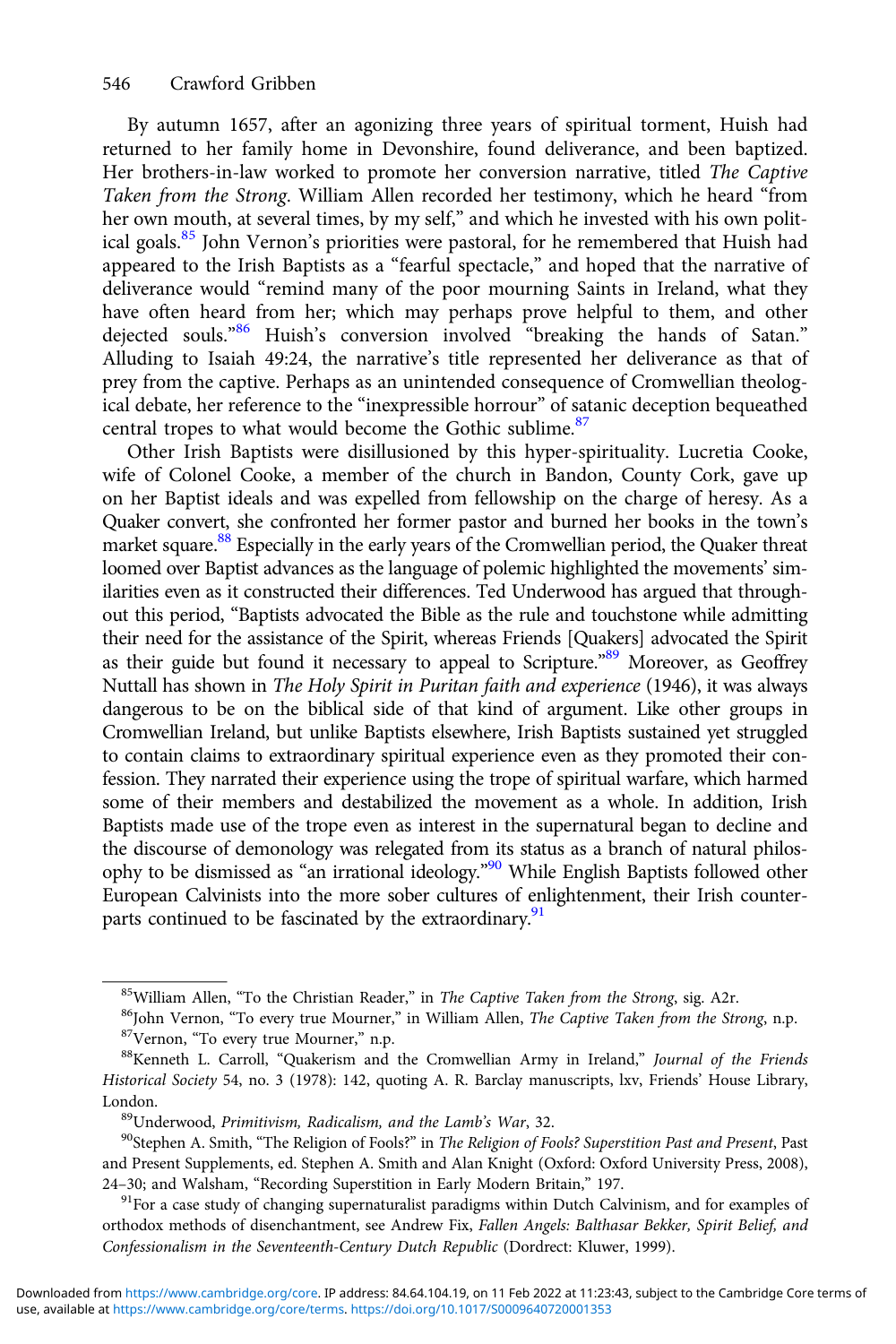### IV. Conclusion

Unlike other, more cautious new religious movements of the period—such as the Presbyterians, whose more objective spirituality combined with other geographical and political advantages to create a sustainable dissenting community—the "ideological faltering" of the Irish Baptist movement can be clearly traced in the aftermath of the Restoration and the trend toward theological and political conservatism. By the end of the 1650s, it had become clear that some Irish Baptists, like Richard Lawrence, were promoting conventional puritan theories of spirituality entirely unconnected with the sacrament of baptism.<sup>92</sup> Others, like Lucretia Cooke, entirely rejected "formal ordinances" like baptism in favor of an ecstatic spirituality that went far beyond conventional puritan spirituality.<sup>93</sup> After the Restoration, that emphasis on ecclesiology was again to be developed.<sup>94</sup> In the 1660s, the movement began the long contraction that, by the early eighteenth century, would see "the residual confidence of the founding members from the Cromwellian period [fade] as quickly as that generation was passing." <sup>95</sup> Those Baptists who remained interested in unusual spiritual experiences tended to leave the movement. Thomas Riggs, for example, the son of the founder of the Cork Baptist church, was arrested in Drogheda in 1712 after having become a follower of the controversial mysticism of the French Prophets.<sup>96</sup> Those who remained within the movement were inevitably affected by its theological decline: Oswald Edwards's preaching, tinged with Arminianism, Socinianism, and "foul language," so reduced a major Dublin congregation that "one pew could hold his congregation," and the lack of tithing members drove the minister to raise finance for a church building project by entering a lottery.<sup>97</sup> By and large, Irish Baptists were still struggling to balance objective and subjective claims to spiritual experience in the early eighteenth century.

In Cromwellian Ireland, Baptists struggled to link their distinctive sacramental practice to a spirituality they were not able to consistently define and the rhetoric of which they were not able to control. The reasons for their doing so are not clear, but are likely linked to the rhetoric of war, invasion, and denominational contest, in which providential language was juxtaposed with apocalyptic language to emphasize the imminence and threatening potential of evil. Perhaps, in rhetorical terms, Baptists differed from their counterparts in Cromwellian Ireland and England more in degree than in kind: the social and political contexts in which they articulated key theological concepts in the language of spiritual warfare mapped more immediately onto widening ethnic and confessional divisions, with all the effects that confirmation bias will bring.

But their position was unsustainable. Just as their leaders had feared while writing "Heart-bleedings," many Baptists turned aside "from the voice of the true Shepherd . . . to follow strangers," falling prey to the "cunning slights and devices of the Destroyer that walks up and down as a roaring Lyon, seeking whom he may devour, who hath cast down many wounded, and . . . many strong men."<sup>98</sup> For some of their

<sup>&</sup>lt;sup>92</sup>Richard Lawrence, *Gospel-Separation Separated from its Abuses* (London, 1657), passim.<br><sup>93</sup>Wright, *The Early English Baptists*, passim.<br><sup>94</sup>James M. Renihan, *Edification and Beauty: The Practical Ecclesiology of th* 

<sup>1675–1705 (</sup>Milton Keynes: Paternoster, 2008), passim.<br><sup>95</sup>Herlihy, "A Gay and Flattering World," 48.<br><sup>96</sup>Herlihy, "A Gay and Flattering World," 62.<br><sup>97</sup>Kevin Herlihy, "The Faithful Remnant': Irish Baptists, 1650–1750," in

<sup>1650</sup>–1750, ed. Kevin Herlihy (Dublin: Four Courts, 1995), 76; and typescript of the journal of John Cennick, Moravian Church House, Muswell Hill, London, 32. <sup>98</sup>"Heart-bleedings for Professors Abominations," <sup>25</sup>–26.